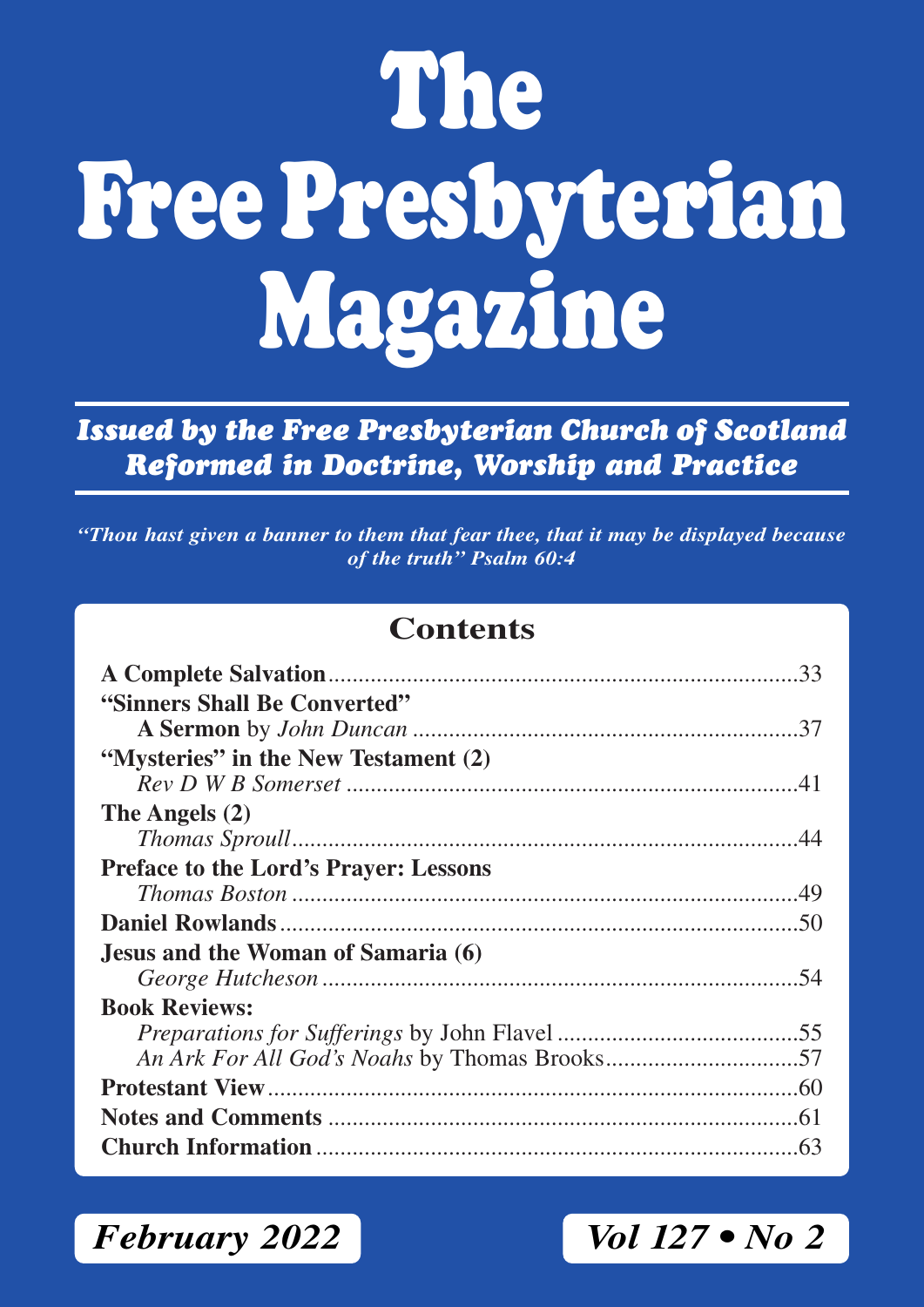### **The Free Presbyterian Church of Scotland**

**Moderator of Synod:** Rev J R Tallach MB ChB, 2 Fleming Place, Stornoway, HS1 2NH; tel: 01851 702501.

**Clerk of Synod:** Rev K M Watkins BA, F P Manse, Ferry Road, Leverburgh, Isle of Harris, HS5 3UA; tel: 01859 520271; e-mail: kmwatkins@fpchurch.org.uk.

**Assistant Clerk:** Rev A W MacColl MA PhD, 10 Achany Road, Dingwall, IV15 9JB; tel: 01349 866546.

**General Treasurer:** Mr W Campbell, 133 Woodlands Road, Glasgow, G3 6LE; tel: 0141 332 9283, fax 0141 332 4271, e-mail: wc.fpchurch@btconnect.com.

**Law Agents:** Brodies LLP, 15 Atholl Crescent, Edinburgh, EH3 8AH; tel: 0131 228 3777.

#### **Clerks to Presbyteries:**

**Northern:** Rev D W B Somerset BSc DPhil, 18 Carlton Place, Aberdeen, AB15 4BQ; tel: 01224 645250.

**Southern:** Rev D Campbell MA, 35B Barnton Avenue West, Edinburgh EH4 6DF; tel: 0131 312 8227.

**Western:** Rev D A Ross, F P Manse, Laide, IV22 2NB; tel: 01445 731340.

**Outer lsles:** Rev J B Jardine BD, F P Manse, Tarbert, Isle of Harris, HS3 3DF; tel: 01859 502253.

**Asia Pacific:** Rev G B Macdonald BSc, 60 Hamilton St, Riverstone, NSW 2765; tel. 02 9627 3408.

**Zimbabwe**: Rev S Khumalo, Stand No 56004, Mazwi Road, Lobengula, PO Magwegwe, Bulawayo; tel: 00263 9407131.

**Zimbabwe Mission Office:** 9 Robertson Street, Parkview, Bulawayo; tel: 002639 62636, fax: 002639 61902, e-mail: fpchurchheadoffice@gmail.com.

#### **Residential Care Homes:**

Ballifeary House, 14 Ness Walk, Inverness, IV3 5SQ; tel: 01463 234679.

Leverburgh Residential Care Home, Ferry Road, Leverburgh, Isle of Harris, HS5 3UA; tel: 01859 520296.

**Website of the Free Presbyterian Church of Scotland:** www.fpchurch.org.uk.

### **The Free Presbyterian Magazine**

Published by The Free Presbyterian Church of Scotland (Scottish Charity Number SC003545). Subscriptions and changes of address to be sent to the General Treasurer, Mr W Campbell, 133 Woodlands Road, Glasgow, G3 6LE; tel: 0141 332 9283. The subscription year begins in January. Prices are on back cover. One month's notice is required for change of address. Queries about delivery of the magazines should be sent to the General Treasurer, not the printer.

**Editor:** Rev K D Macleod BSc, 11 Auldcastle Road, Inverness, IV2 3PZ. Tel: 01463 712872; e-mail: kdmacleod@gmail .com. Unsigned articles are by the Editor.

**Editorial Board:** The Editor, Mr F R Daubney, Rev A W MacColl, Rev D W B Somerset.

**Deadline for sending material to the Editor:** The beginning of the month previous to publication.

**The Gaelic Supplement** (quarterly): Editor: Rev A W MacColl MA PhD, 10 Achany Road, Dingwall, IV15 9JB; tel: 01349 866546. Available free on request.

**Youth Magazine:** *The Young People's Magazine*. Editor: Rev K D Macleod BSc.

### **Communions**

**January:** *First Sabbath:* Nkayi; *Fifth:* Auckland, Inverness, New Canaan.

**February:** *Second Sabbath:* Dingwall; *Third:* Stornoway; Carterton; *Fourth:* Zenka.

**March:** *First Sabbath:* Sydney, Tarbert; *Second:* Ness, Portree; *Third:* Halkirk; *Fourth:* Barnoldswick, Ingwenya, North Tolsta.

**April:** *First Sabbath:* Laide; *Second:* Chesley, Gisborne; Maware, Staffin; *Fourth***:** Glasgow, Mbuma.

**May:** *First Sabbath:* Aberdeen, Donsa, Grafton, Leverburgh, London; *Second:* Achmore, Kinlochbervie; *Third:* Edinburgh; *Fifth***:** Chiedza.

**June:** *First Sabbath:* Perth, Shieldaig; *Second:* Nkayi, North Uist, Santa Fe; *Third:* Uig; *Fourth:* Bulawayo, Gairloch, Inverness.

**July:** *First Sabbath:* Beauly; *Second:* Bonar Bridge, Staffin; *Third:* Applecross, Fort William; *Fourth:* Auckland, Cameron, Struan. *Fifth:* Cameron,

**August:** *First Sabbath:* Dingwall; *Second:* New Canaan, Somakantana; *Third:* Laide; *Fourth:* Farr; Stornoway, Zenka.

**September:** *First Sabbath:* Chesley, Sydney, Ullapool; *Second:* Halkirk, Munaka, Portree; *Third:* Tarbert; *Fourth:* Aberdeen, Barnoldswick, Ingwenya.

**October:** *First Sabbath:* Grafton, Lochcarron, North Tolsta, Tauranga; *Second:* Gairloch; *Third:* Leverburgh, London, Odessa; *Fourth:* Edinburgh, Gisborne; *Fifth:* Mbuma.

**November:** *Second Sabbath:* Glasgow; *Third:* Chiedza, Singapore.

**December:** *Third Sabbath*: Bulawayo, Santa Fe.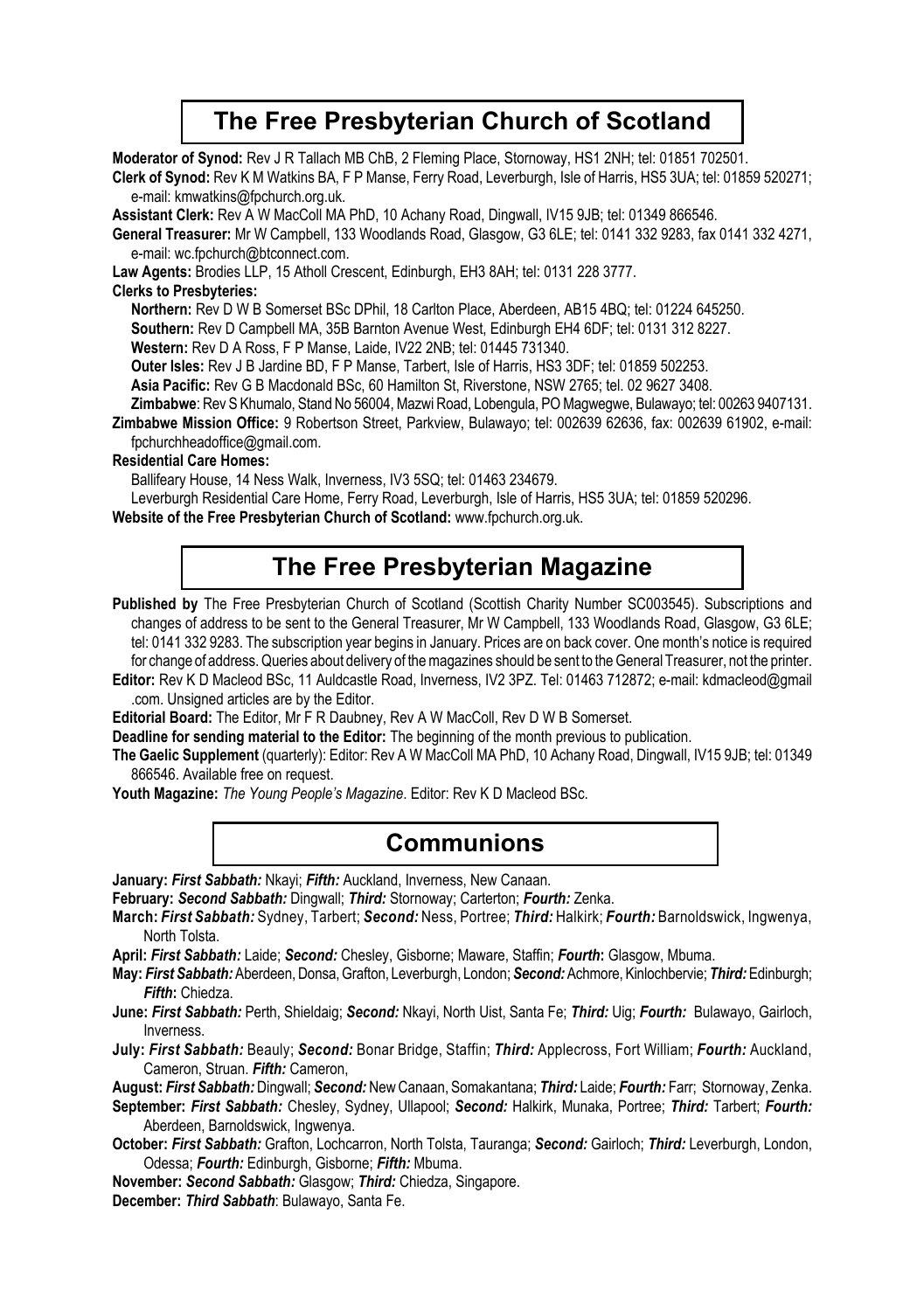# **The**

# **Free Presbyterian Magazine**

Volume 127 February 2022 Number 2

# **A Complete Salvation**

We are all sinners. We need to be saved from sin and from its consequen-<br>Sees. But where can a saviour be found who can effectively save from sin? The Bible tells us that "none . . . can by any means redeem his brother, nor give to God a ransom for him" (Ps 49:7); the price to be paid is too great. No human being – indeed no created being – could bear away the punishment due to sinners because of what they are and what they have done; none of them could endure that punishment.

So it is asked: "Who among us shall dwell with the devouring fire? Who among us shall dwell with everlasting burnings?" (Is 33:14). The obvious answer is, No one. Yet the next verse gives this answer: "He that walketh righteously, and speaketh uprightly; he that despiseth the gain of oppressions, that shaketh his hands from holding of bribes, that stoppeth his ears from hearing of blood, and shutteth his eyes from seeing evil". He will not be touched by the devouring fire, the everlasting burnings. Yet he has not earned protection by his own righteousness, his holy way of life, his care to turn away from sin and temptation. He has found a substitute who could take his place and endure the punishment due to his sin.

The Bible tells us that God "the Father sent the Son to be the Saviour of the world" (1 Jn 4:14). This is a provision made in infinite wisdom. If God the Son was to save sinners, He must take their guilt upon Himself, which He did. And if He was to take their guilt and suffer unto death, He must take to Himself a human nature, for a divine person cannot suffer; nor can He die. So, because *He* took human nature, what is set before sinners in the gospel is a perfect provision for them in their guilt, a provision that provides for the complete removal of guilt and perfect holiness for every sinner that will believe in Jesus. "For God so loved the world, that He gave His only begotten Son, that whosoever believeth in Him should not perish, but have everlasting life" (Jn 3:16). Let us notice some aspects of the complete salvation that the Son of God procured for sinners, so that, in particular, they will not be consumed by the devouring fire of a lost eternity.

*1. Complete justification.* It includes the forgiveness of all the believer's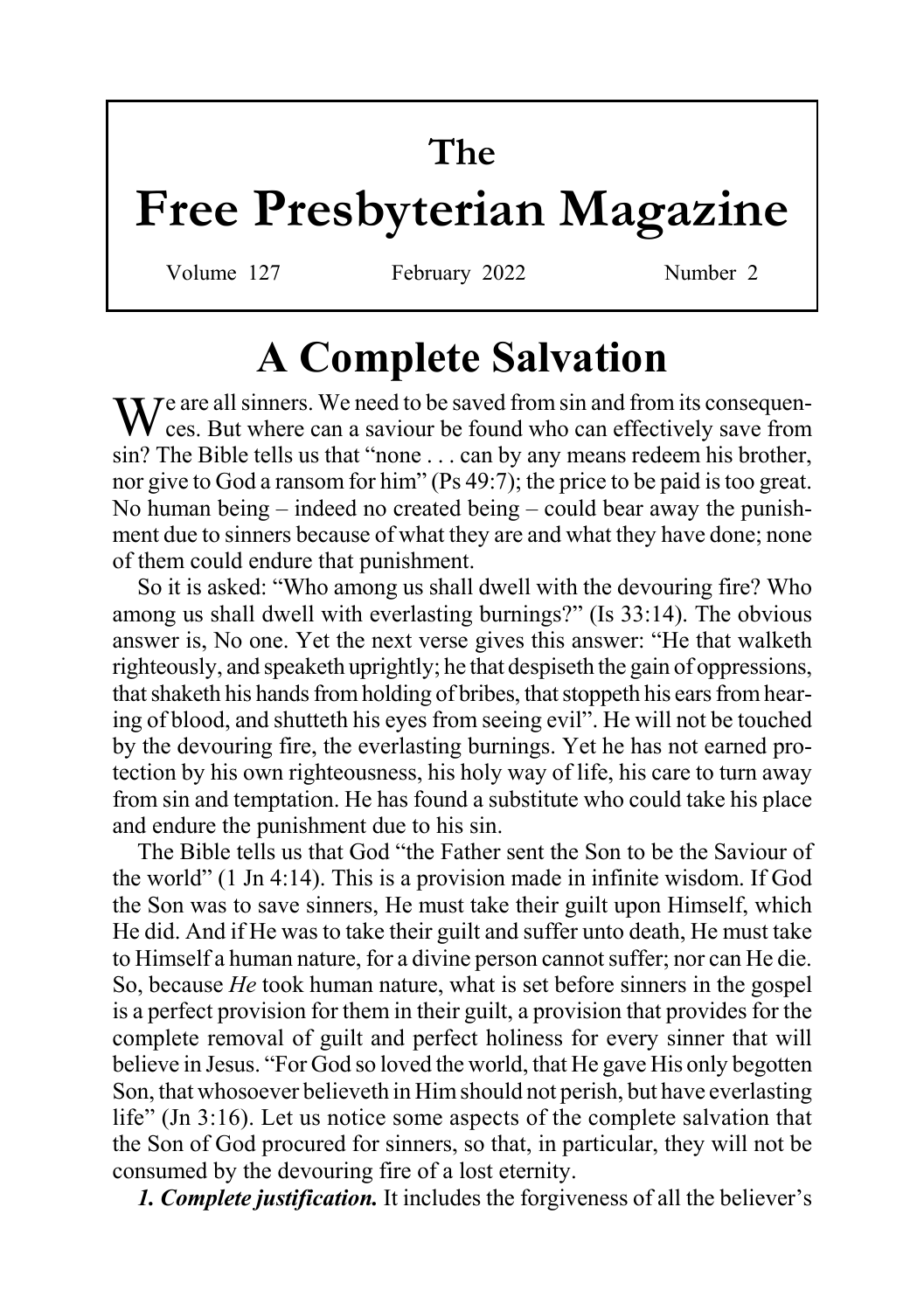sins. None of their sins remains unforgiven, for their Substitute made Himself responsible for bearing away the guilt of *all* the sins of every individual, down to the end of time, who believes in Jesus – of all, in other words, whom the Father gave to Him in the everlasting covenant. No sin is too great to be forgiven. If any sin was too great, it would imply that the work of the Saviour was not great enough. But "there is nothing too hard" for the Lord (Jer 32:17). The Son of God came into this world to carry out the eternal, divine purpose to save sinners. And no divine purpose can ever fail. He suffered – He was able to suffer – all that divine justice demanded, so that sinners might go free, so that they might escape the punishment due to them because of their sins against God, and every sin is against God.

Christ stated on the cross that His work was finished, completely finished. And so it is certain that no one who will believe in Him can perish but, at the moment when they believe in Christ, all their past sins will be completely forgiven, however great they may be. Indeed none of the sins of their later lives will be imputed to them; Christ bore the sins of their whole life.

Besides forgiveness, there is another aspect to justification. For God to accept a human being as righteous, that person must have kept His law perfectly – and no one since man's fall into sin has been able to do so. But God's provision of salvation is complete; Christ as the substitute for sinners has kept the law in their place and has done so perfectly. His perfect obedience is put to the account of those who believe on Him. For the sake of Christ and His perfect obedience, they are fully accepted as if they had always kept the law themselves. They are indeed fully justified.

*2. Fully adopted.* Believers are received into God's family and treated as His children. While the Saviour was in this world,"as many as received Him, to them gave He power to become the sons of God, even to them that believe on His name" (Jn 1:12). This is still so today, and always will be. He has a care for His children and He will never cast them off, for He has loved them with an everlasting love (Jer 31:3); His love for them can never come to an end. That is true, no matter how severe their backsliding might be. Peter denied his Master, but he was not expelled from God's family. Yet, as he was a child of God, he experienced chastisement, and all of God's children are subject to His kind, fatherly chastisement. They must learn to hate sin; they must not treat it as something trivial, for sin is directed against God, who is infinitely holy.

Parents in a human family take responsibility for the needs of their children, including any they may adopt. So when the Lord draws sinners to Himself and brings them into His family, He promises to supply all their needs for time and for eternity; He will give them all that He sees will be good for them,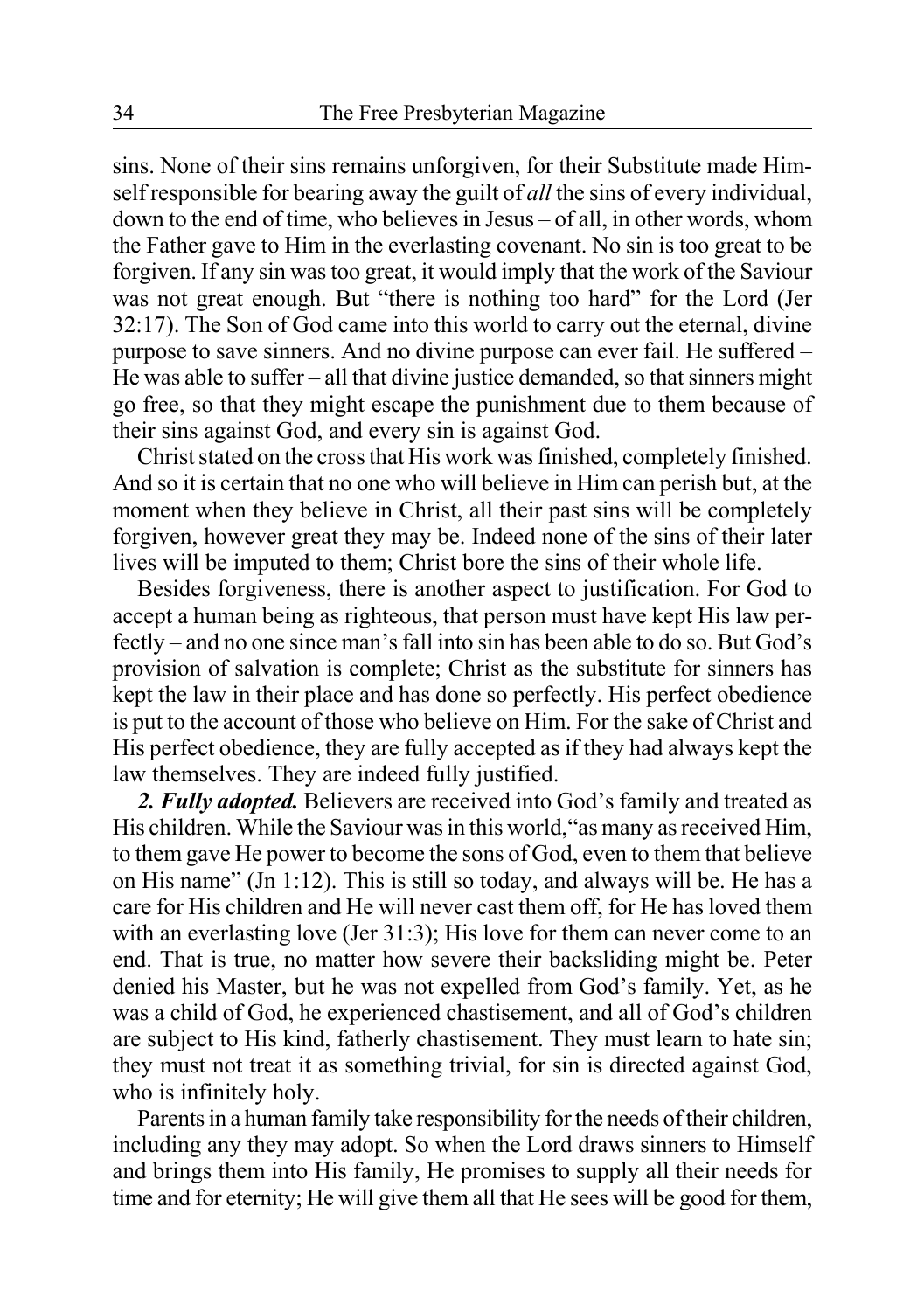especially for their souls. His adoption is irreversible. Believers are "heirs of God, and joint-heirs with Christ" (Rom 8:17). A complete provision has indeed been made for them in the family of God.

*3. Complete sanctification.* If a sinner has believed, we can be sure that he or she has been given a new nature. It can no longer be said of such a person: "From the sole of the foot even unto the head there is no soundness in it" (Is 1:6). There is now the beginning of holiness. As yet that holy principle is not complete, but it will grow, until it is perfect. The guarantee is given to every believer: "He which hath begun a good work in you will perform it until the day of Jesus Christ" (Phil 1:6). The good work of grace in the soul will be carried on until death, when the soul will be made perfect – never more to sin again.

A responsibility is laid on every child of God to turn more and more from sin and to grow in grace and in holiness, and yet they must realise that they are utterly unable by their own power to make the least degree of spiritual progress. They must be altogether dependent on the gracious power of the Holy Spirit for every degree of advance they make in the way of salvation, towards perfect holiness. Christ has purchased a perfect salvation for every one of His children. Accordingly the Spirit will continue to sanctify them until that work is complete and the soul is fit to pass into glory.

*4. Perfect blessedness in heaven.* Adam and Eve were created in a paradise, the Garden of Eden, but they sinned, became subject to death and were put out of their paradise. All they could now expect was to experience eternal death in hell, after death would remove them from this life. The sentence, "Thou shalt surely die", was now no longer just a warning; the Judge had changed it into the sentence of death He passed on them.

But the sentence of death can be reversed. Christ has procured an even better paradise in heaven for all who believe, and it is part of the complete salvation that is guaranteed to them. We have already noted that those who believe in Christ will have everlasting life; they cannot perish, nor relapse into a spiritually-dead condition, nor again come under condemnation and be sent to a lost eternity. These things are impossible as Christ died for His people, rose again and sits at the right hand of God, where He makes continual intercession for them. They will most certainly be brought to heaven, where they will never sin again. To sin there is another impossibility, because the work of salvation in their souls has been completed. Heaven will be perfectly suited to their souls in their fully sanctified condition.

The resurrection will result in the reunion of the body and soul of believers, and they will find heaven to be perfectly suited to them in that perfect condition when both body and soul are completely free from the effects of sin.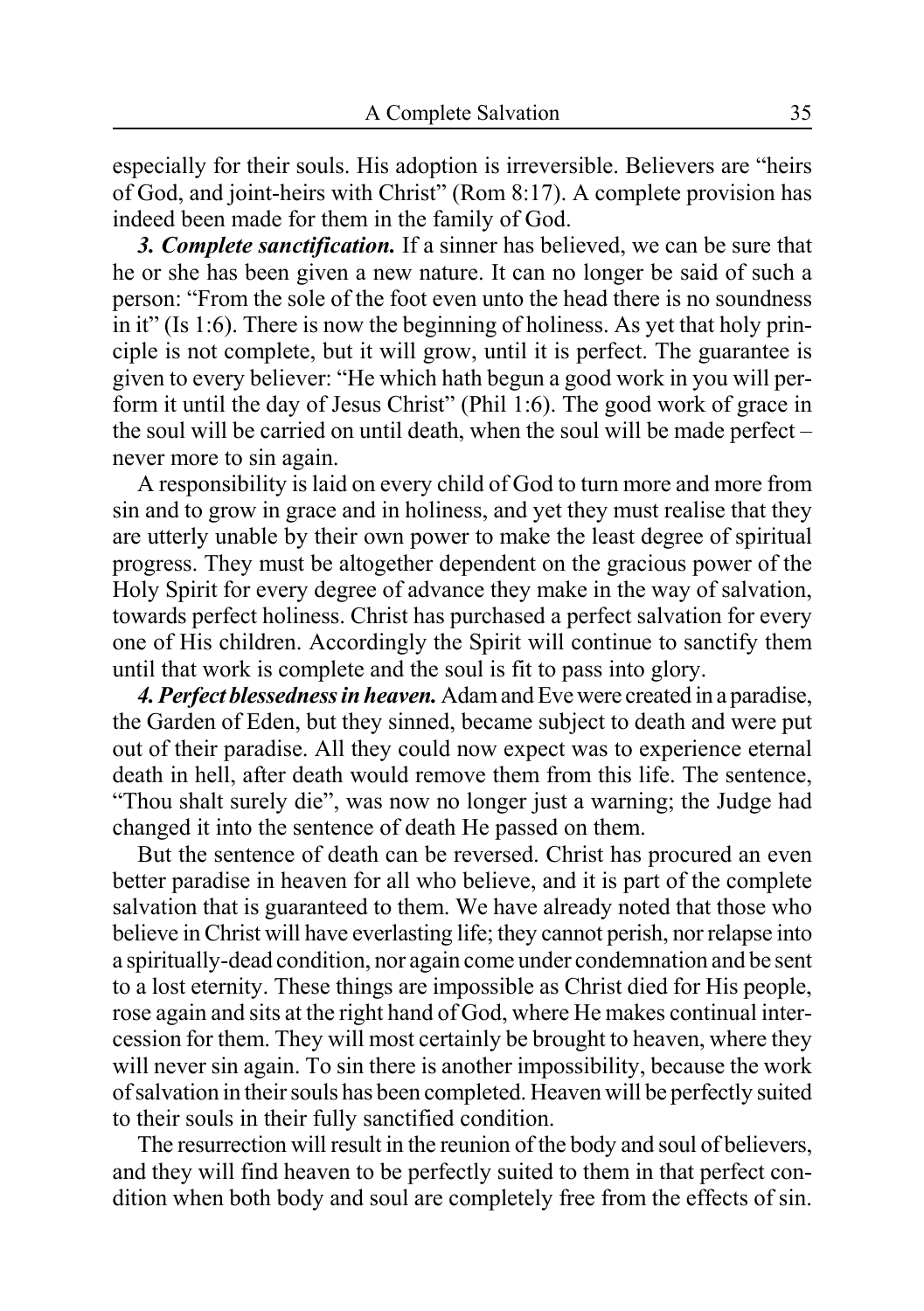They will enjoy all the blessedness of a sinless world, where they will be able to glorify God perfectly in all that they do and say and think. Not the slightest sorrow or trouble will cross their pathway ever again.

How earnest everyone should be to find this salvation, which is so freely offered to us in the gospel, and to find it while still in this life! Christ calls, "Come unto Me, all ye that labour and are heavy laden, and I will give you rest" (Mt 11:28). Christ is calling everyone, through their reading of the Scriptures and through His ambassadors preaching the gospel to them. What reason they have to seek Him! What reason to ask that the Holy Spirit would make them able and willing to come to Christ – to believe on Him and receive the perfect salvation that He worked out for sinners!

The way of salvation, the way that leads to the everlasting blessedness of heaven, is a way where faith must be exercised continually. Believers may question, when conscious of fresh needs arising from their continued sinfulness, if they are free to beg again for fresh grace after being so often careless in the face of God's continued goodness to them.

One might think of a group of people trudging across a desert with a very limited supply of water. They might agree that each of them would only take a little sip occasionally, so that the small supply may be eked out for somewhat longer. But this is not the comparison that is appropriate here. Rather we should think of a large body of water supplying a community. For instance, Loch Katrine is eight miles long and provides an ample supply for Glasgow's population of over 600 000. So no one in Glasgow would think of restricting himself to, say, one glass of water. People there can feel free to take as many glasses as they want.

So in spiritual things we ought to take seriously the fact that the provision Christ has made is infinite. When Joseph was preparing for the famine in Egypt, he "gathered corn as the sand of the sea, very much, until he left numbering; for it was without number" (Gen 41:49). We can take Joseph as a type of Christ and say that His storehouses contain blessings which are beyond the human capacity to measure; they are absolutely beyond measuring. Accordingly we are never to hesitate in going to Christ for saving blessings; we ought never to feel that, because we have gone to Him so often in the past, we dare not go again. Rather believers are to go to Him again and again and beg for blessing after blessing and they are to go on doing so increasingly while they are spared in this world. He says, "Drink, yea, drink abundantly, O beloved" (Song 5:1). And He says to all, believers and unbelievers, "If any man thirst, let him come unto Me, and drink" (Jn 7:37). Let him trust in Christ and receive, from Him who is so ready to give, a full salvation from His infinite provision for sinners.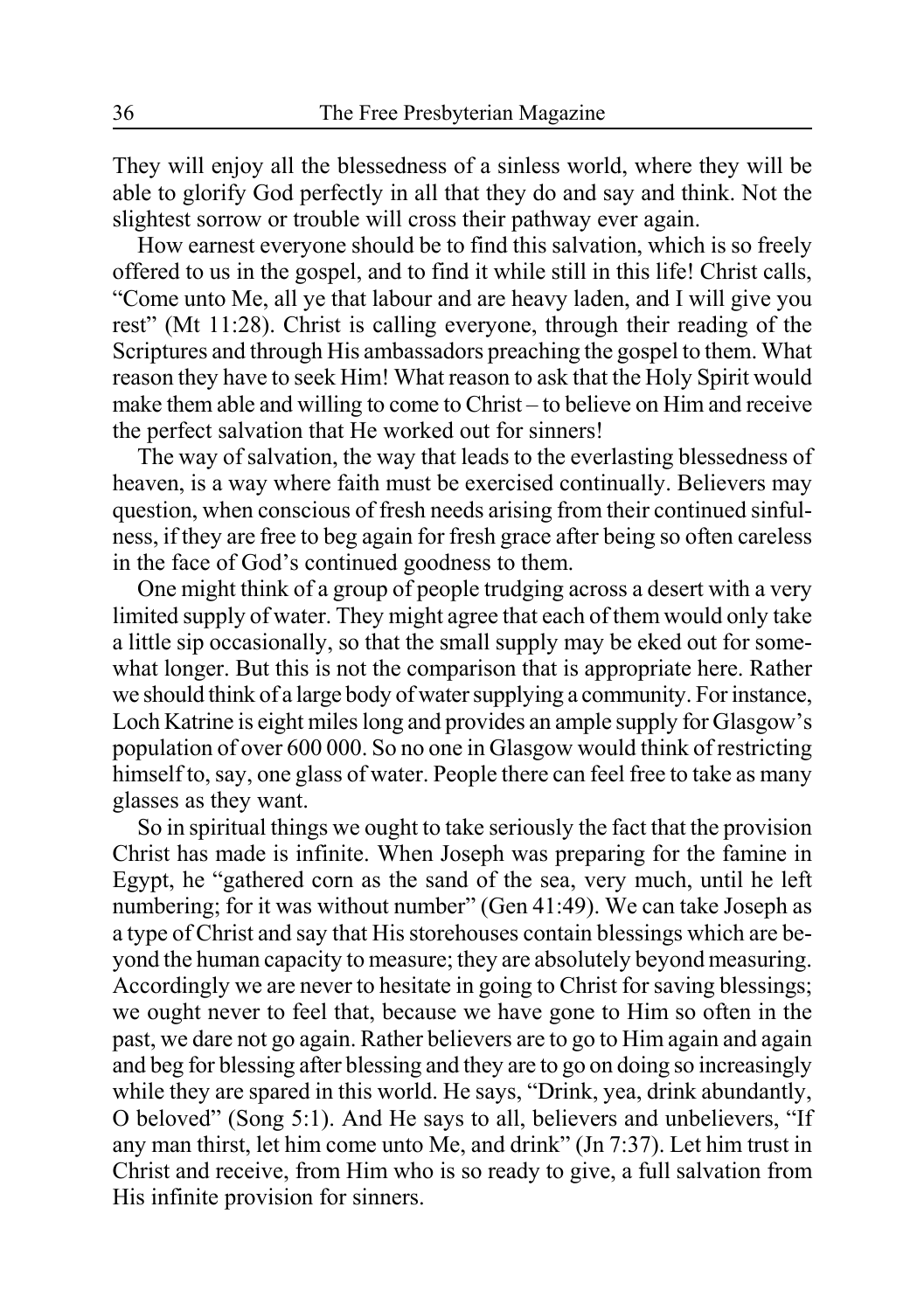# **"Sinners Shall Be Converted"1**

**A Sermon by** *John Duncan*

Psalm 51:13. *Sinners shall be converted unto Thee.*

David had fallen deeply and had been mercifully restored. Nathan had come to him, and conviction had been carried home to his conscience – the power of God accompanying Nathan's words. And after Nathan, the prophet of the Lord, had declared David's pardon, in the Lord's name, we still find him crying to Him who alone could forgive sin: "Hide Thy face from my sins, and blot out all mine iniquities". And whilst there is the earnest cry for forgiveness, he entreats also for the restoration of purity and peace and joy: "Create in me a clean heart, O God, and renew a right spirit within me; cast me not away from Thy presence, and take not Thy Holy Spirit from me; restore unto me the joy of Thy salvation, and uphold me with Thy free Spirit". And looking for such things from Israel's gracious God, he joins his vows with his prayers: "Then will I teach transgressors Thy ways, and sinners shall be converted unto Thee".

It is characteristic of the people of God that they desire the conversion of sinners to God; they are not, at least, in a healthy state when this desire is not active. I believe it so belongs to the divine life that, though it may indeed be crushed in a time of declension, yet like all other things that are essential to religion, the principle abides there, though crushed, and causes in the soul a latent disquiet and discomfort. Yet the believer may not know, or rather is unwilling to inquire into, the reason for it. So far as there is backsliding, this principle may thus be crushed and weakened, although it is still there; but let there be renewed repentance, forgiveness, cleansing and the joy of God's salvation, and this principle reappears.

In fact, there are these two cases in which you may more especially look for this desire for the conversion of sinners unto God – namely, that of the recently converted and that of the restored backslider. Take the case of the recently converted: the restored backslider much resembles him. He has been himself recently in the school of the Holy Ghost, receiving "the word in much affliction, with joy of the Holy Ghost". He has been recently learning the painful lesson of his alienation from God and been learning the joyful lesson of his restoration to Him. And, experiencing the joy of God's salvation, most anxious is he that others in a state of nature should be converted; not regarding the suffering – for he himself has come through the process of conviction. He is not shrinking because of that, but desiring that sinners should be <sup>1</sup>One of five sermons on this text, it was preached in Edinburgh in1857. It is taken, with editing, from Duncan's *Pulpit and Communion Table*.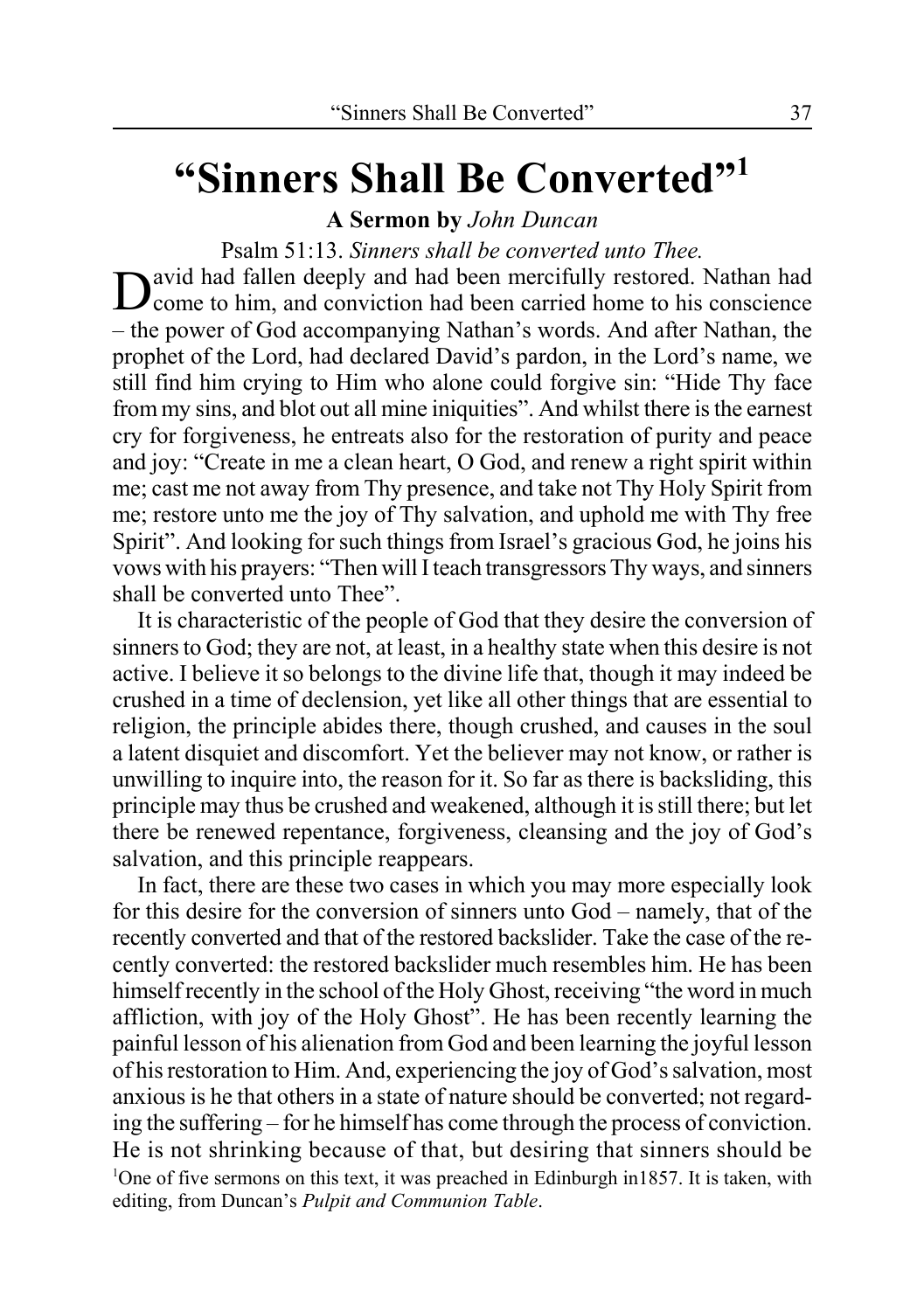convinced of sin and misery; should have their minds enlightened in the knowledge of Christ; should have their wills renewed; should be persuaded and enabled to embrace Jesus Christ; should obtain pardon, renewal, sanctification, divine consolation and joy – in short, should be converted unto God.

So also the restored backslider desires that others should obtain what he has now got restored. Not but that this may be preserved, by the Spirit, in the believer throughout. It is not necessary to be brought into a state of backsliding, and then to be restored, in order to have this desire for the conversion of sinners unto God. No, if believers keep in mind their former state, when they were indulging the lusts of the flesh and of the mind, assuredly they will be stirred up to a habitual desire for this.

"Sinners shall be converted unto Thee." This implies that sinners are *away from God*. Why do you need conversion, or turning round about? Because you are in the wrong road. You are in the road over which the weight of the wrath to come, which has been revealed from heaven, is impending; you are in the road which ends in hell.

And why are you in that road? Because your back is to God; because you have turned to Him the back and not the face. When did you turn your back? Why, perhaps in one sense never; you always had your back turned to God; you were born so. But God did not make man so. God regards the human race as a unit represented in Adam. And when he was with God, formed in God's image, standing in God's favour, he left God; turned his back on God, and turned his face sinwards, devilwards, hellwards. Sinner, you are away from God. And, sinner, you can never prosper when away from God. I would entreat you to mark that. You can never prosper. And mark why: because God made man.

Ah, it lies there, it lies in the *making* of man – God made man in His own image, to employ his activities in God's service, and to find all his good and enjoyment in God as his portion. That is man's nature, his nature as he was created; that is human nature as it came from the hand of God. Well then, if man's activities are not employed for God, if his enjoyment is not sought in God he must, according to the constitution of man's own nature, be unhappy. It cannot be otherwise while man is man. And what the sinner needs, to render him holy and happy, is to come back to God, or to be brought back to God; that God and he in some way may meet amicably together. For holiness and happiness can be found only in God. It is therefore not so much that man fell from holiness and happiness, as that he fell from God; and it is not so much that he needs to return to holiness and happiness, as that he needs to return to God.

"Sinners shall be converted unto Thee." These words show that the con-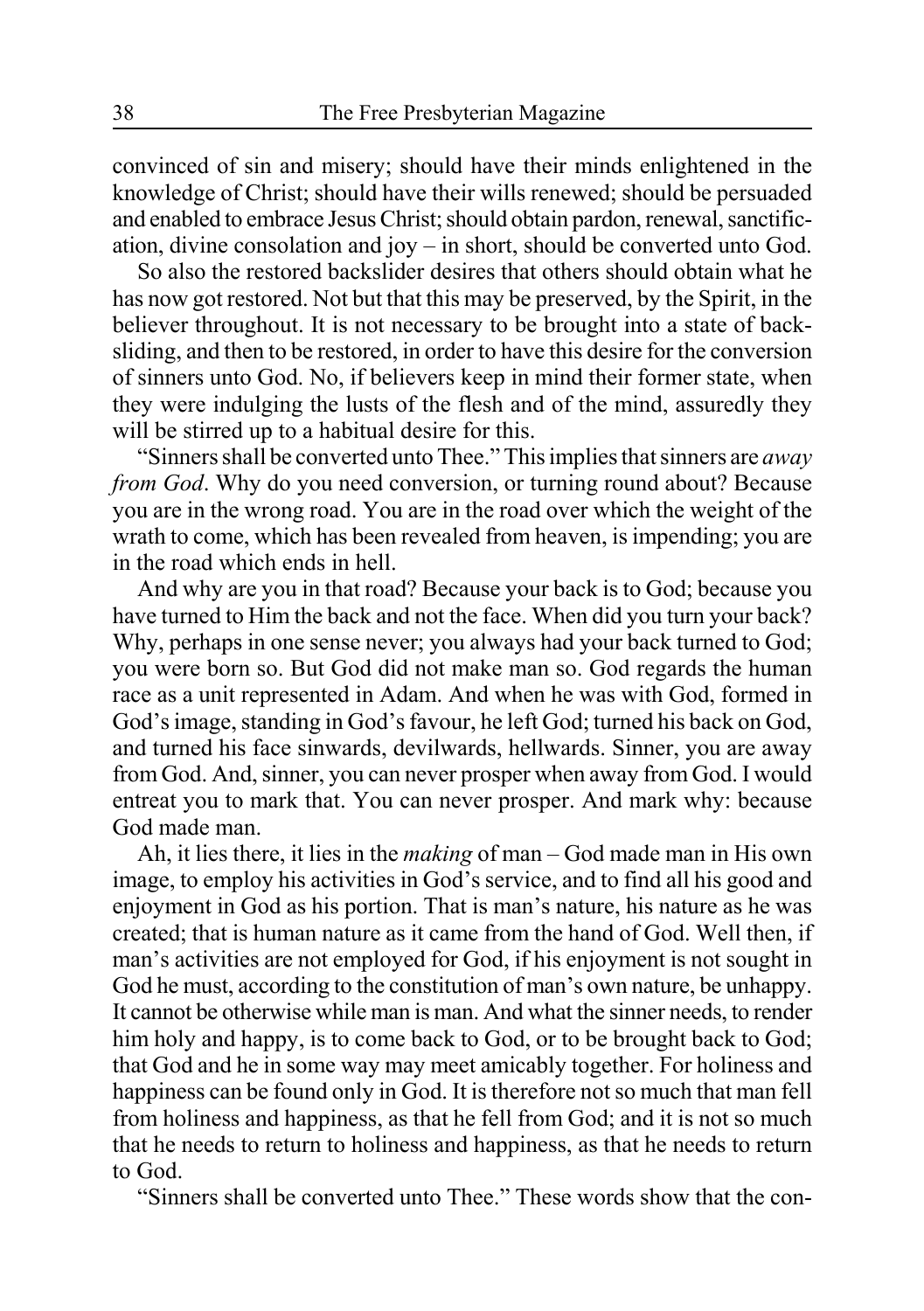version of a sinner is possible. Sinner, the lost God may be returned to, the averted face may be turned toward God. There is such a thing as the conversion of a sinner, else you must be eternally godless, and therefore eternally unholy and unhappy. True, man cannot come in again by the way by which he went out. God drove out the man from Eden, and placed cherubim with a flaming sword to keep the way. If you would come back to God in Eden, you must meet the cherub's sword. That would be death.

But "who is this that engageth His heart to approach unto God?" There is One who met the sword, against whom Jehovah's sword awoke. He finished transgression, made an end of sin, and brought in everlasting righteousness; and He is now "exalted . . . to be a Prince and a Saviour, for to give repentance . . . and forgiveness of sins". He was sent to seek and to save, and He sent Paul, even as now He sends His servants, "to open men's eyes, and to turn them from darkness unto light, and from the power of Satan unto God". And he whom Jesus thus sent went and preached everywhere – that men should repent and bring forth fruits meet for repentance. You see what the sinner needs is: back to God – back to God. And the old way is shut, eternally shut. But He who went in and met the sword, who suffered the death and gained the life, He says, "I am the way, and the truth, and the life".

Sinner, you must go back to God; you must go back to God. God calls your state "lost". "What man of you, having an hundred sheep, if he *lose* one of them, doth not . . . go after that which is *lost*?" God says you are a lost sheep, that He has lost you; and if God cares for you as His lost sheep, you must return to Him. If God calls you lost, you must consider yourself lost; and if God has sent His Son to seek and save the lost and has constituted Him the way, you must just receive Him and through Him go back to God.

But how go back? Why, wherein consists our distance from God? It does not consist in local space. God is everywhere. "Do not I fill heaven and earth?" He is nigh to all, "for in Him we live, and move, and have our being". And yet He is far from sinners – at once near and far off. He is near as Creator, upholding, governing, judging, at least preparing materials for the judgement. What is the distance then? It is a spiritual and moral distance; it is the distance of a different, of a contrarious, nature; it is the distance of alienation from the original constitution of man's moral nature. I say, of his *moral* nature; for man, in his natural qualities, retains the image of God in some measure – in wisdom or at least intelligence, and in power. But these, being misused, are lost, and thus the image of God is lost; and not only so, there is a contrarious nature.

The moral qualities of man were the image of the moral perfections of God, and now they are the very opposite. And as like draws to like, so do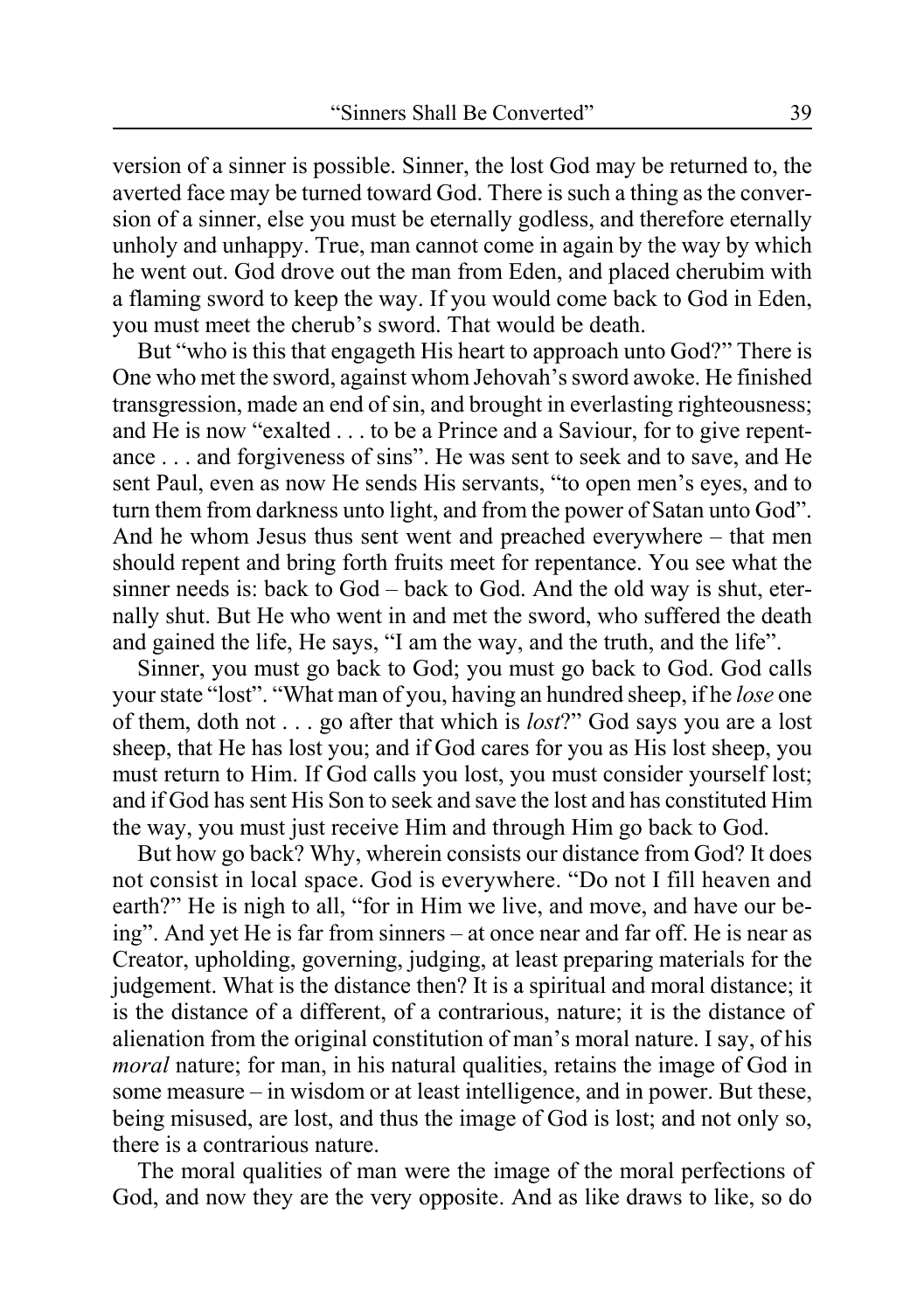differences shrink from differences, specially contrarities from contrarities. So, save in this new and living way, God keeps back from sinners, and sinners shrink back from God. They dislike God, and they dislike God because His moral nature is one and theirs another – because theirs is the direct contrary.

You see then your need of conversion. You must be converted, or you cannot go to heaven; for while God could not bear to have your presence there, no more could you bear to have God's presence there. A holy God and an unholy sinner, an angry God and a guilty sinner, would not make a happy heaven together; it is not possible. You must be converted; you must go back to God, you must be restored to His favour, you must be renewed in His image, you must be employed in His service, you must find your happiness in Him. God made you for that, and without that you cannot be blessed while you are man, and the Fall will terminate in everlasting misery.

You were alienated from God by the Fall, but that alienation is greatly strengthened. You were born in sin, brought forth in iniquity; but every day you continue in sin, your natural alienation is increased; for *if one sin destroyed man's moral nature, every sin strengthens man's depravity*. And the longer you continue in sin, the less you care about going back to God, about being converted. You go to other things for happiness, and perhaps for a time you find it; you are made happy for a moment, your depraved appetite getting what is congenial to it. You can suppose a man ignorantly taking sweet poison and being pleased with it, although it would destroy his body; so the sinner is pleased with the sweet poison of sin, although it will destroy his soul.

Sinner, you must be converted; because God has been at such pains to open a way to take sinners back again. He has sent His own Son, so that sinners might be brought back again; He has sent His Spirit, so that sinners might be brought back again. He has sent His holy law, He has sent His gospel, so that sinners might be brought back again. Sinner, you must be converted; or, sinner living under the gospel, you must perish – not only because you sinned in Adam, not only because you sinned personally, but because, after you had sinned in Adam and had broken the law yourself, God said, Come back again – and you would not.

One word to unconverted souls, specially to such as know they are unconverted: Pray much.

(1.) Pray that you may be made willing to be converted. You think you are, but you are not. It is a great step to come to that, greater than to come to the next thing.

(2.) Pray that you may be made very anxious to be converted.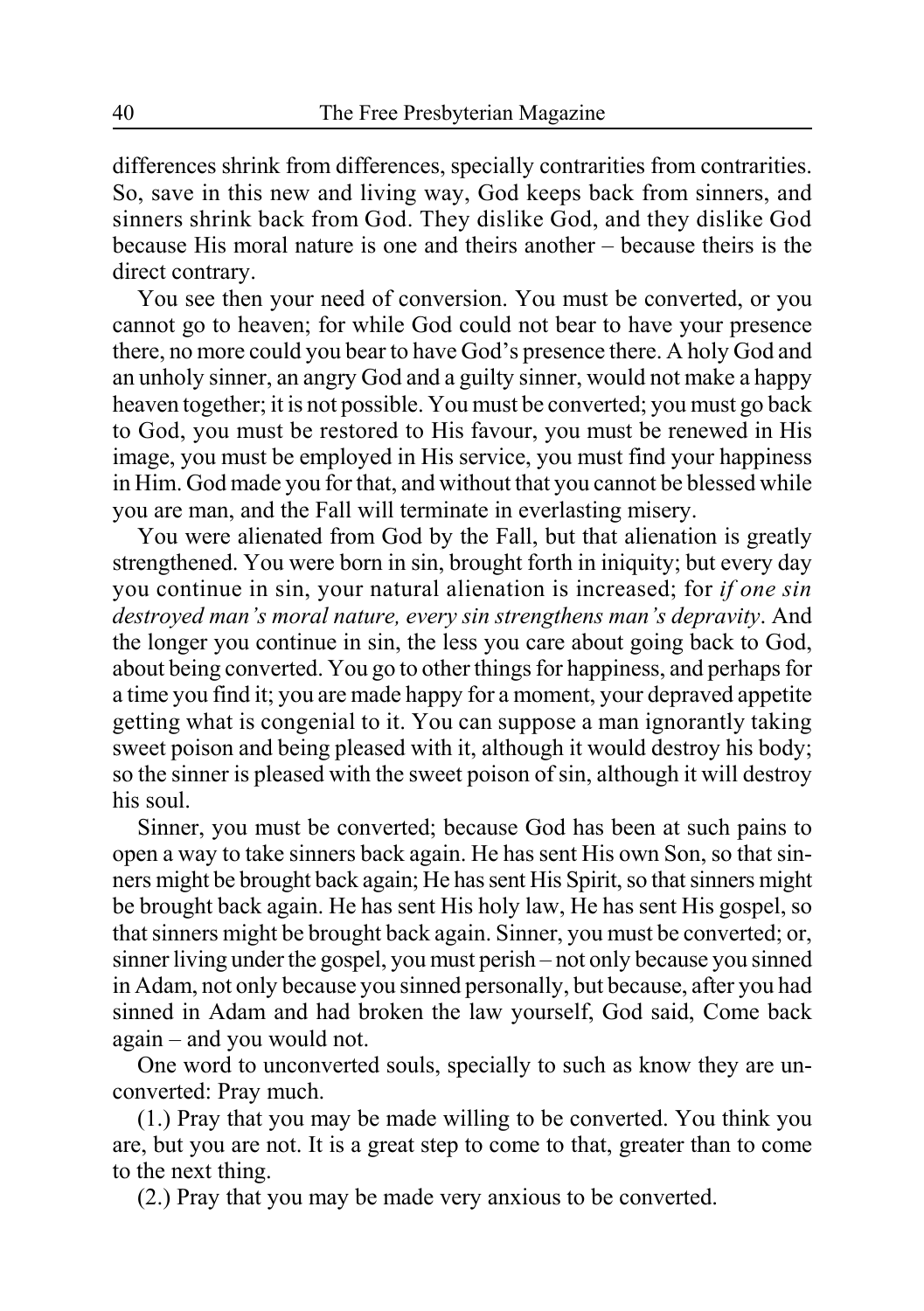(3.) Pray that you may be made so anxious as that an unconverted state shall be intolerable to you.

(4.) Pray that God will teach you what conversion is.

# **"Mysteries" in the New Testament (2)1**

*Rev D W B Somerset*

( 1) *The incarnation of Christ.* "God manifest in the flesh." This en-<br>compasses several of the principal mysteries of the Christian religion. There is first "the mystery of God", already mentioned: "But in the days of the voice of the seventh angel, when he shall begin to sound, the mystery of God should be finished, as He hath declared to His servants the prophets" (Rev 10:7). The "mystery of God" covers the whole revelation that God has given of Himself, but first and foremost among this would be the Being and attributes of God – His Triune nature, His holiness, His omnipotence, His omniscience, His omnipresence, His love, His righteousness and so on. This is a central subject of preaching and divinity, and need not detain us on this occasion. It is referred to again in Colossians 2:2: "That their hearts might be comforted, being knit together in love, and unto all riches of the full assurance of understanding, to the acknowledgement of the mystery of God, and of the Father, and of Christ". Here, we would understand the "mystery of God" to be the Divine attributes and purposes and God's relation to creation; the "mystery of the Father" to be the Father's relation to the Son and the wonder of the adoption of His people, a subject which merits more attention than it receives; and the "mystery of Christ" to be the mystery of Christ's Person and work.

This brings us to the second principal mystery included in "God manifest in the flesh", which is "the mystery of Christ". This is referred to again in Ephesians 3:4: "Whereby, when ye read, ye may understand my knowledge in the mystery of Christ", and in Colossians 4:3: "Withal praying also for us, that God would open unto us a door of utterance, to speak the mystery of Christ, for which I am also in bonds". This is the mystery (as mentioned) of Christ's Person and work, including His eternal Being (as Son, Word,

<sup>1</sup>This Theological Conference paper deals with the use of the words, "mystery" and "mysteries" in the the New Testament. The first section explained the biblical meaning of these words – a mystery is "something which was *hidden and unobserved but has now been disclosed* ". The writer went on to comment on the number of mysteries; he then stated, "We view the 'mystery of godliness' (1 Tim 3:16) as the great mystery, and then group all other New Testament mysteries under the six heads that Paul gives there". The rest of the paper considers these "six heads", which are followed by a conclusion.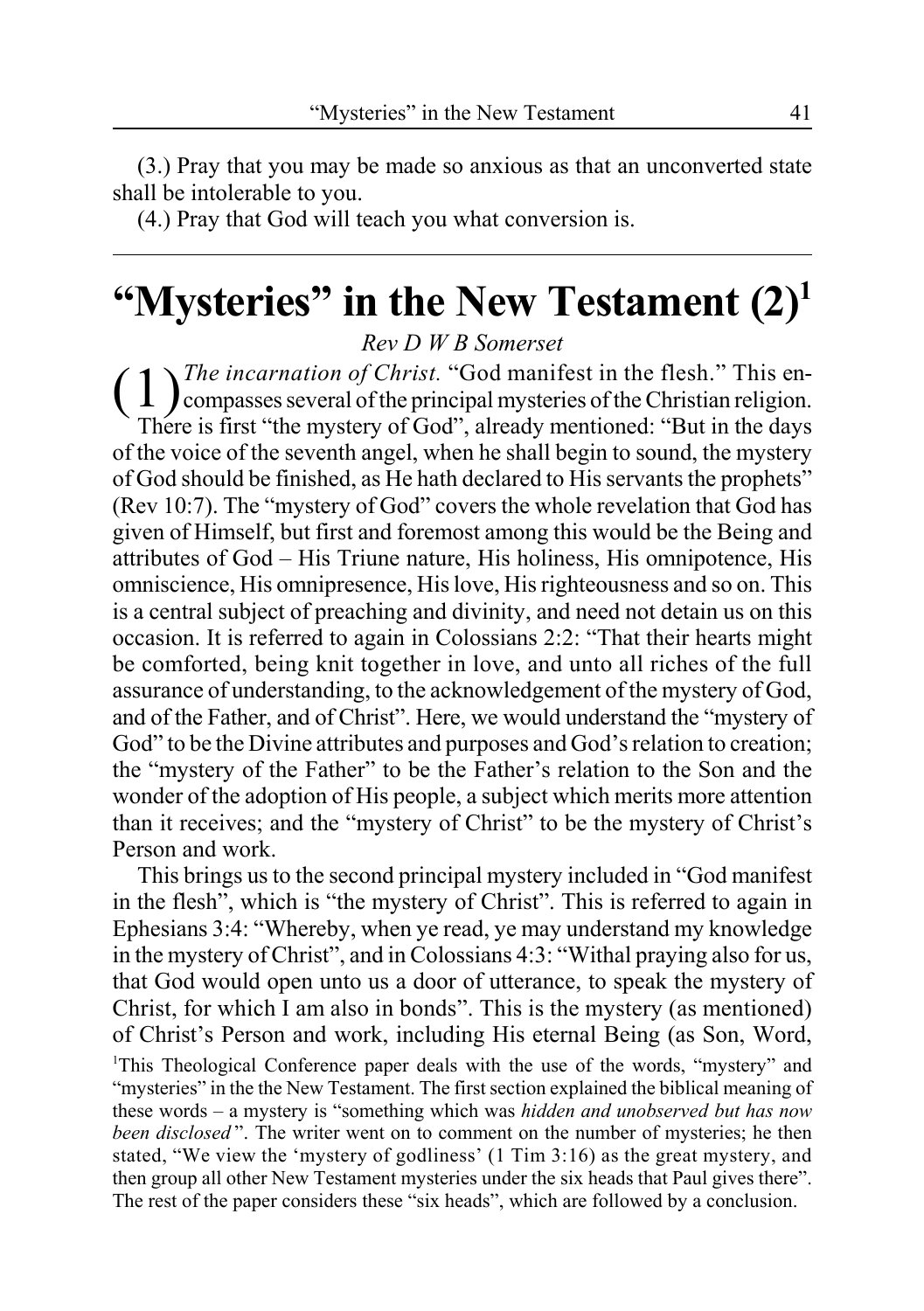Wisdom, "brightness of God's glory" etc) and His incarnation. Again, these matters are central to preaching and divinity, and we need not dwell on them. One thing that we learn, or learn more clearly, from the incarnation of Christ is that mankind is closely modelled on God – "the image of God" – so that the incarnation is possible. There is enough in man for the Godhead to manifest Itself through "the man Christ Jesus". Man is "fearfully and wonderfully made" (Ps 139:14). This is both a wonder and a point of instruction which the natural man does not discern.

The third principal mystery included in "God manifest in the flesh", and in "the mystery of Christ", is the death of Christ, with the further glorious manifestation of God given there. Again, this is one of the central subjects of preaching and divinity, and we cannot dwell on it now.

*(2) The justification of Christ*. "Justified in the Spirit." The justification of Christ is a matter that has been considerably neglected in theology. We have much on the justification of sinners – a subject which has been intensely debated from the Reformation onwards – but relatively little on the justification of Christ, on which the justification of sinners entirely depends. Francis Turretin mentions the justification of Christ in passing, $^2$  and Thomas Goodwin dwells on it at greater length,<sup>3</sup> but many standard Reformed sources on justification are silent. It is an aspect of the doctrine that has never been the subject of controversy, and therefore has never been developed.

In the paired expressions, "manifest in the flesh" and "justified in the Spirit", there is a contrast between "flesh and Spirit", and I am inclined to follow Professors Geerhardus Vos and John Murray in taking "the flesh" as a reference to Christ's life up to the time of His death and burial, and "the Spirit" as referring to the period following His resurrection. For example, 1 Peter 3:18 says: "Christ also hath once suffered for sins, the just for the unjust, that He might bring us to God, being put to death in the flesh, but quickened by the Spirit". A similar progression is expressed in Romans 1:3-4: "Concerning His Son Jesus Christ our Lord, which was made of the seed of David according to the flesh; and declared [constituted or instated] to be the Son of God with power, according to the spirit of holiness, by the resurrection from the dead". At His resurrection, Christ, the last Adam, was "made a quickening spirit" (1 Cor 15:45).

Thus Christ was "justified in the Spirit" when He was raised from the dead and exalted to heaven, where He received "the promise of the Spirit" to bestow on others (Gal 3:14). Up to the time of His death, He was under a double reproach: the reproach of imputed sin before God, and the reproach

<sup>2</sup> Turretin, *Institutes*, P & R Publishing, 1994, vol 2, p 685.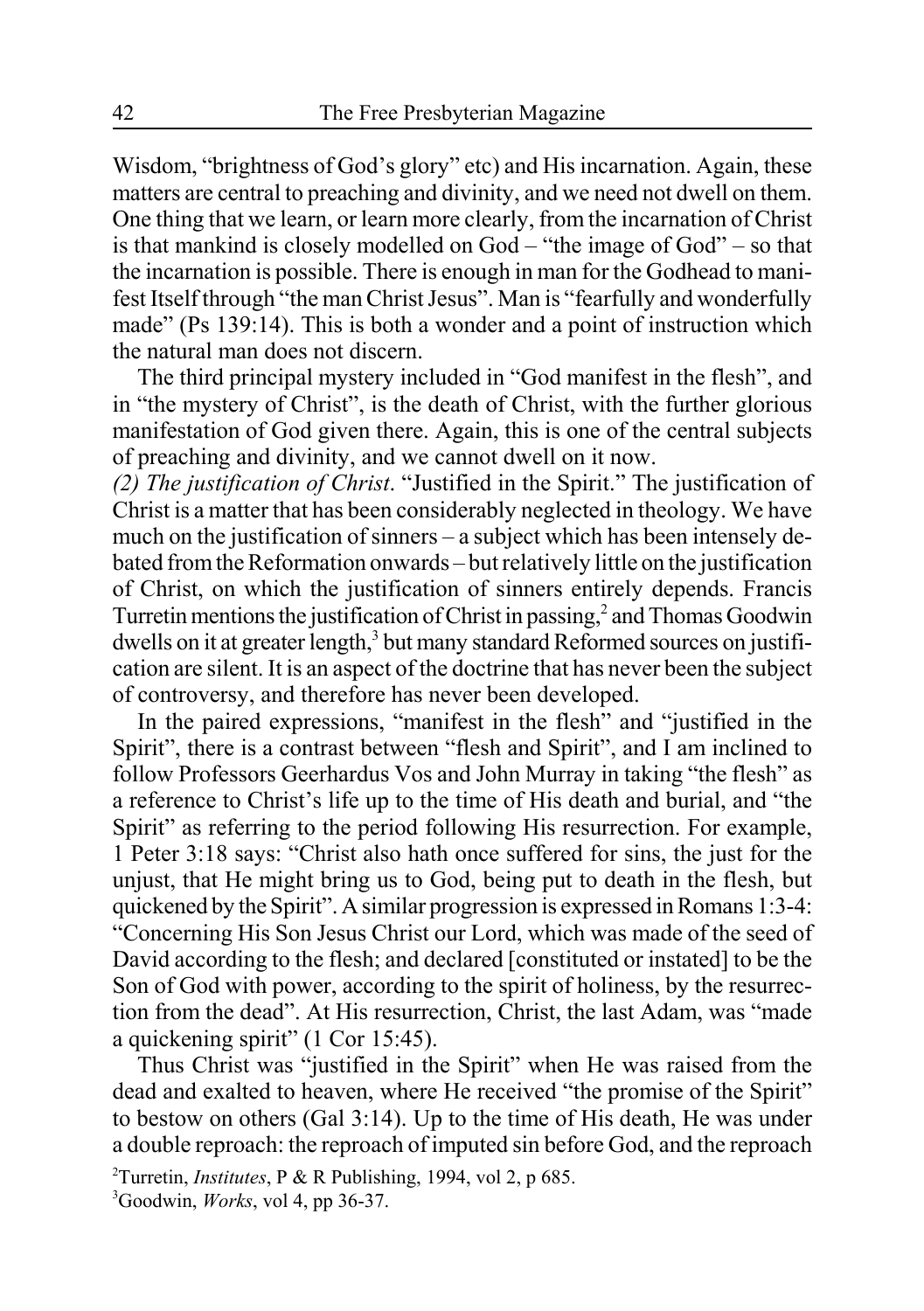of rejection and denial by men and devils. But having endured the penalty for this upon the cross, His resurrection was both a declaration of His justification before God on behalf of His people, and also of the truth of His claim or assertion that He was the Son of God.

The "mystery" here is both that of His death, by which He put away sin, and that of His resurrection: "For he that is dead is freed (justified) from sin" (Rom 6:7); "Forasmuch then as Christ hath suffered for us in the flesh, arm yourselves likewise with the same mind: for he that hath suffered in the flesh hath ceased from sin" (1 Pet 4:1). Christ's connection or association with sin had come to an end. The first time that Christ came, it was "with sin", but being justified, in due time, "unto them that look for Him shall He appear the second time *without sin* unto salvation" (Heb 9:28).

With the justification of Christ goes the justification of the people of God. His justification is the very basis of theirs. He was "delivered for our offences, and was raised again for our justification" (Rom 4:25). His justification is the foundation on which theirs is established, or the legal declaration from which theirs is derived. The late Rev D A Macfarlane (Dingwall) used to summarise Christianity itself in these terms: "Justifying faith in a justified Redeemer". *(3) Christ's appearance before angels.* "Seen of angels". Here we have another less-often-considered mystery: that of the incarnate Christ being seen in this world by the angels. We would be very slow to see the wonder of this if Scripture did not point it out. Though it is not so often considered, this mystery has been comprehensively covered in the famous sermon by Alexander Stewart of Cromarty on the text: "Which things the angels desire to look into" (1 Pet 1:12) (in *Precious Seed Discourses*). Here we summarise a few of Alexander Stewart's points.

Stewart notes that unlike ourselves in New Testament times, who have known about the Son of God incarnate virtually since we were born, the angels knew the Son of God infinitely and gloriously above them for thousands of years, with Scripture declaring, but with no actual appearance of, His humiliation at that stage. Thus the wonder and surprise is very much greater for them than it is for us. Furthermore, they saw the devils cast down, and no mercy shown for their glorious order of beings; so again the appearance of Christ, and the display of mercy to men, who are dust and ashes, comes as a great wonder to them. They had no idea of mercy before. Then, being without sin themselves, they see far more of the depravity of sin, and therefore of the difficulty of salvation and of restoring sinful creatures to holiness. So again the achievement of Christ in salvation is a matter of astonishment. The whole work of Christ is a wonder to them. There is more in the sermon, but we must move on.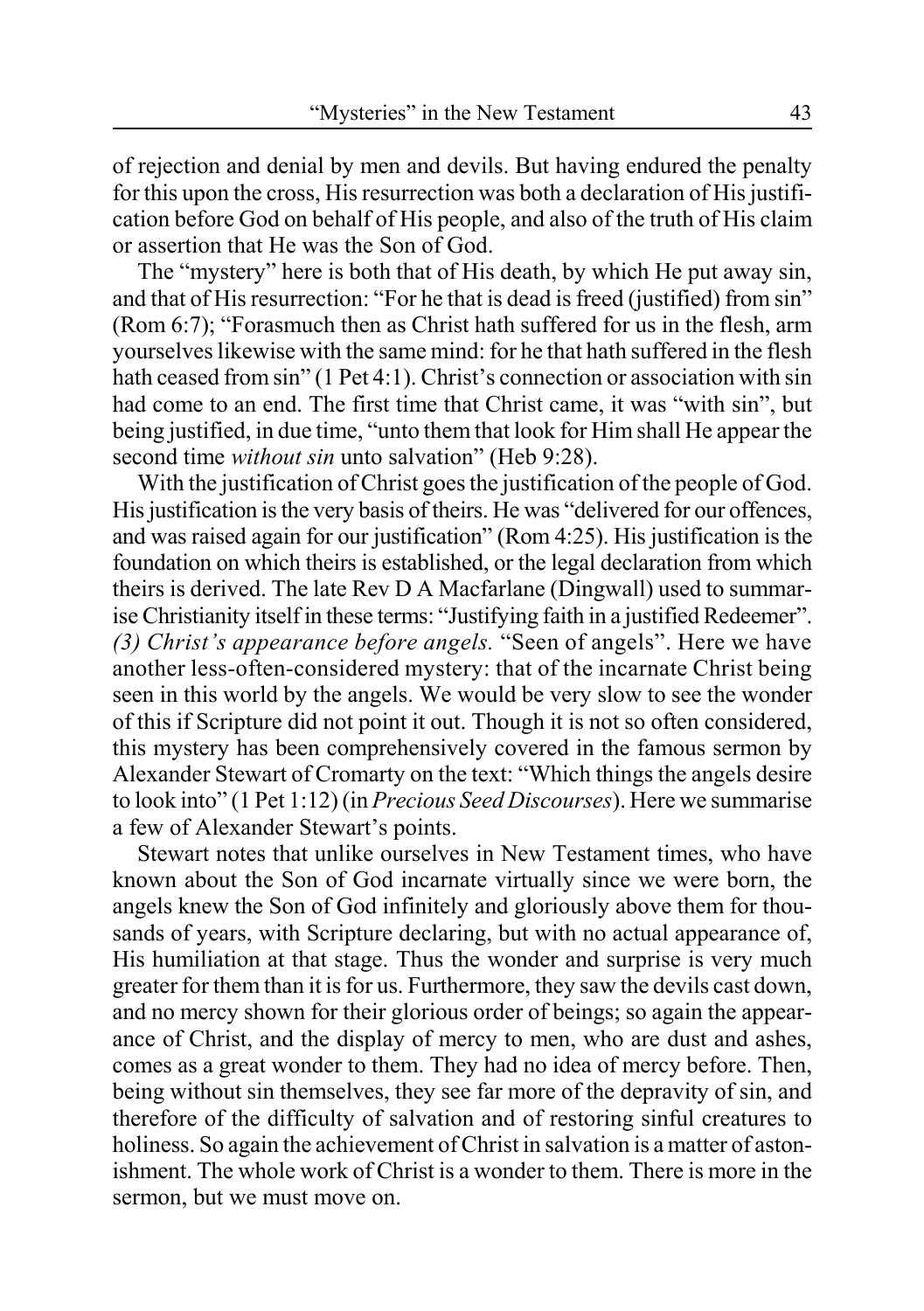Angels themselves are a mystery which is too little thought of in the Christian Church, but this part of Scripture helps to focus attention upon them.

# **The Angels (2)1**

*Thomas Sproull*

2. The relation of angels to God as His moral subjects.<br>
2. (1.) *They are under His government*. This follows from their state as creatures. Power necessarily belongs to God. He has both the right to rule and the power to enforce obedience. His creatures are necessarily under His authority. Angels by their creation become His servants to do His will.

(2.) *They are governed by laws adapted to their nature*. God, as a wise Lawgiver, fits His subjects for His service according to their sphere and condition. Angels being pure spirits, the moral code that prescribes their duty differs from that by which men are governed. Love, the fulfilling of the law, is with them the principle of obedience, as it is with men. They have an intuitive knowledge of the will of God as their rule. To obey and worship Him is the sum of their duty and is their constant and delightful employment. "Bless the Lord, ye His angels, that excel in strength, that do His commandments, hearkening to the voice of His word" (Ps 103:20). They "stand in the presence of God" (Lk 1:19) "round about the throne" (Rev 5:11), prepared to go and perform any service required of them. In doing the will of God they are an example of perfect, cheerful and constant obedience. "Thy will be done in earth, as it is in heaven." (Mt 6:10).

(3.) *They have been tried and found faithful*. In 1 Tim 5:21 "elect angels" are mentioned. The term *elect* is here used to distinguish them from those who fell. They were chosen to stand fast, when their fidelity was put to the test. The rest "kept not their first estate, but left their own habitation" (Jud 6). It was the good pleasure of God to deliver the good angels from the temptation by which the others fell – in some way entirely consistent with their freedom of will and in accordance with the requirements of His own holy nature.

It is clear that they were not brought into a federal relation<sup>2</sup> with God, as Adam was. They were simply under law, and their knowledge of the consequence of disobedience was a dictate of their moral nature. From this, but especially from regard to the authority of God, they remained faithful in their

<sup>1</sup>The second and final part of a chapter in Sproull's *Prelections on Theology*, continued from last month. The first part considered, "The relation of angels to God as His creatures". <sup>2</sup>That is, a relation involving a covenant.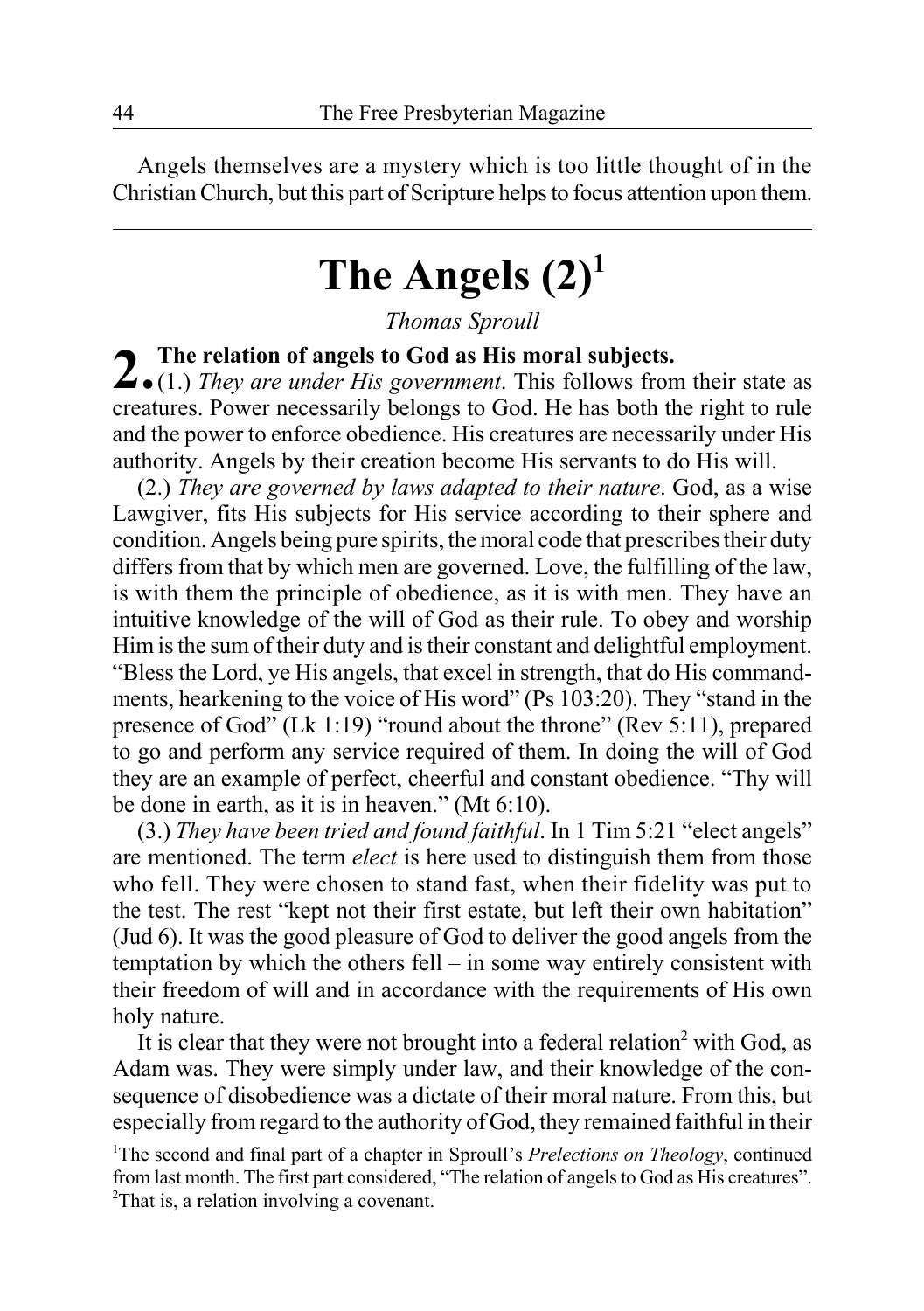allegiance to their Creator. They are now placed beyond the possibility of falling and confirmed in a state of holiness and happiness. This was done, I conceive, by the inducements to continue faithful, from having before their eyes the fearful consequences of the disobedience of those that fell and especially by being placed in circumstances where they are exposed to no temptation beyond their power to resist. This was the result of their probation; for being once tried and approved, the justice of God does not require another trial and His goodness forbids it.

(4.) *They are put under the authority of the Lord Jesus Christ*. They are included in the grant of universal dominion given to Him. "All power is given unto Me in heaven and in earth" (Mt 28:18). They are specified as under Him. "Jesus Christ, who is gone into heaven, and is on the right hand of God, angels and authorities and powers being made subject unto Him" (1 Pet 3:21,22). They are commanded to worship Him. "When He bringeth in the First-begotten into the world, He saith, And let all the angels of God worship Him" (Heb 1:6).

#### **3. The angels are used in the kingdom of providence and grace.**

(1.) *In giving the law on Mount Sinai*. "The Lord came from Sinai, and rose up from Seir unto them; He shined forth from Mount Paran, and He came with ten thousands of saints: from His right hand went forth a fiery law for them" (Deut 33:2). The word *saints* here means holy ones, evidently holy angels. The last clause may be rendered "by them". In three places in the New Testament this truth is also presented. "Who have received the law by the disposition of angels, and have not kept it" (Acts 7:53). The law "was ordained by angels in the hand of a mediator" (Gal 3:19). "The word spoken by angels was steadfast" (Heb 2:2).

(2.) *God has committed to them the care of His people*. "He shall give His angels charge over thee, to keep thee in all thy ways" (Ps 91:11). "Are they not all ministering spirits sent forth to minister for them who shall be heirs of salvation?" (Heb 1:14).

The Scriptures abound with instances of the ministration of angels on behalf of the saints. Angels assisted Lot in his escape from Sodom (Gen 19). A company of them met Jacob when on his way from Syria to his native place (Gen 32:1). One of them ministered to Elijah when fleeing for his life from Ahab (1 Ki 19:5). An angel preserved Daniel from destruction by lions (Dan 6:22). Peter was released from prison by an angel (Acts 12:8).

The agency of angels is employed in frustrating the temptations of the devil. There can be no doubt that the charge which they have received – to keep in all their ways those entrusted to their care – refers to the danger of temptation as well as to outward danger. The Lord gives this warning, "Take heed that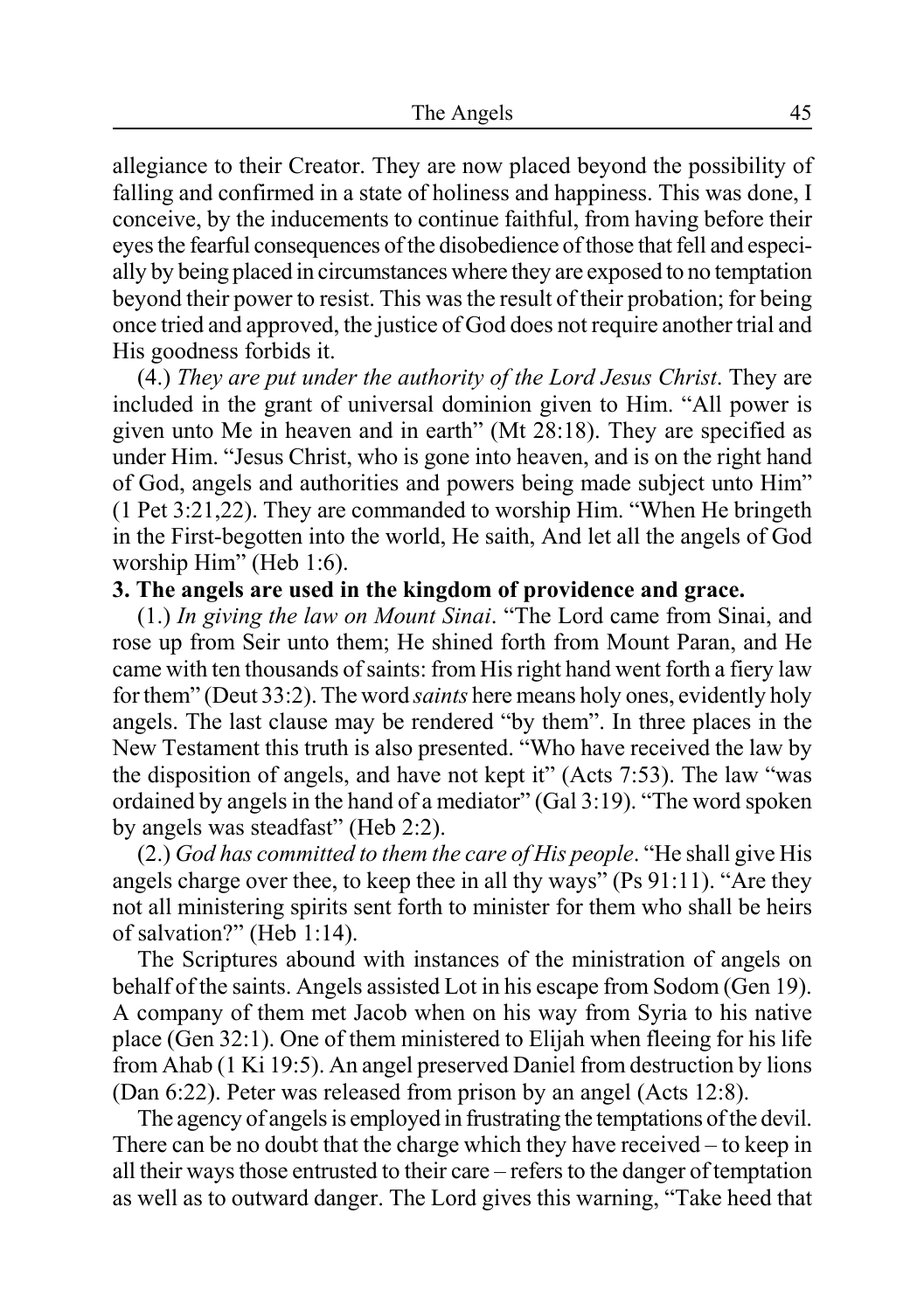ye despise not one of these little ones; for I say unto you, That in heaven their angels do always behold the face of My Father which is in heaven" (Mt 18:10). They are in readiness to be sent to resist the contempt shown to Christ's little children. They are present in places of public worship and take notice of what is decorous and becoming. Paul, giving directions about this, says, "For this cause ought the woman to have power on her head because of the angels" (1 Cor 11:10). They are ready to guard the worshippers from improprieties in their solemn assemblies.

(3.) *They are instruments in inflicting divine judgements on the wicked*. By an angel a large part of the Assyrian army was destroyed when besieging Jerusalem (Is 37: 36). An angel smote Herod with a deadly disease because he refused to give God the glory (Acts 12:23). And "at the end of the world, the angels shall come forth and sever the wicked from among the just, and shall cast them into the furnace of fire" (Mt 13:49,50).

(4.) *They are employed in conveying the souls of the redeemed at death to heaven*. "The beggar died, and was carried by the angels into Abraham's bosom" (Lk 16:22). Elijah was taken to heaven in a chariot of fire (2 Ki 2:11). "The chariots of God are twenty thousand, even thousands of angels" (Ps 68:17).

(5.) *They will for ever join with the saints in praising God in heaven*. This is their delightful employment. When an angel announced to the shepherds the birth of Christ, there was with him a multitude of the heavenly host expressing their joy in fit language: "Glory to God in the highest, and on earth peace, good will toward men (Lk 2:14). They are called to this exercise: "Bless the Lord, ye His angels, that excel in strength, that do His commandments, hearkening unto the voice of His word. Bless the Lord, all ye His hosts; ye ministers of His, that do His pleasure" (Ps 103:20,21). The response to this call John heard, being in the Spirit: "I heard the voice of many angels round about the throne . . . saying with a loud voice, Worthy is the Lamb that was slain to receive power, and riches, and wisdom, and strength, and honour, and glory, and blessing" (Rev 5:11,12).

Some of the angels "kept not their first estate, but left their own habitation" (Jud 6). While some of the sons of the morning passed safely through their probation, a part of them failed and were made to endure the penalty of their sin. "God spared not the angels that sinned, but cast them down to hell, and delivered them into chains of darkness, to be reserved unto judgement" (2 Pet 2:4). They are "reserved in everlasting chains under darkness unto the judgement of the great day" (Jud 6). Though they are sentenced and are under punishment, they are not shut up in hell. For wise ends, God allows them to traverse this world. Their leader is called "the prince of the power of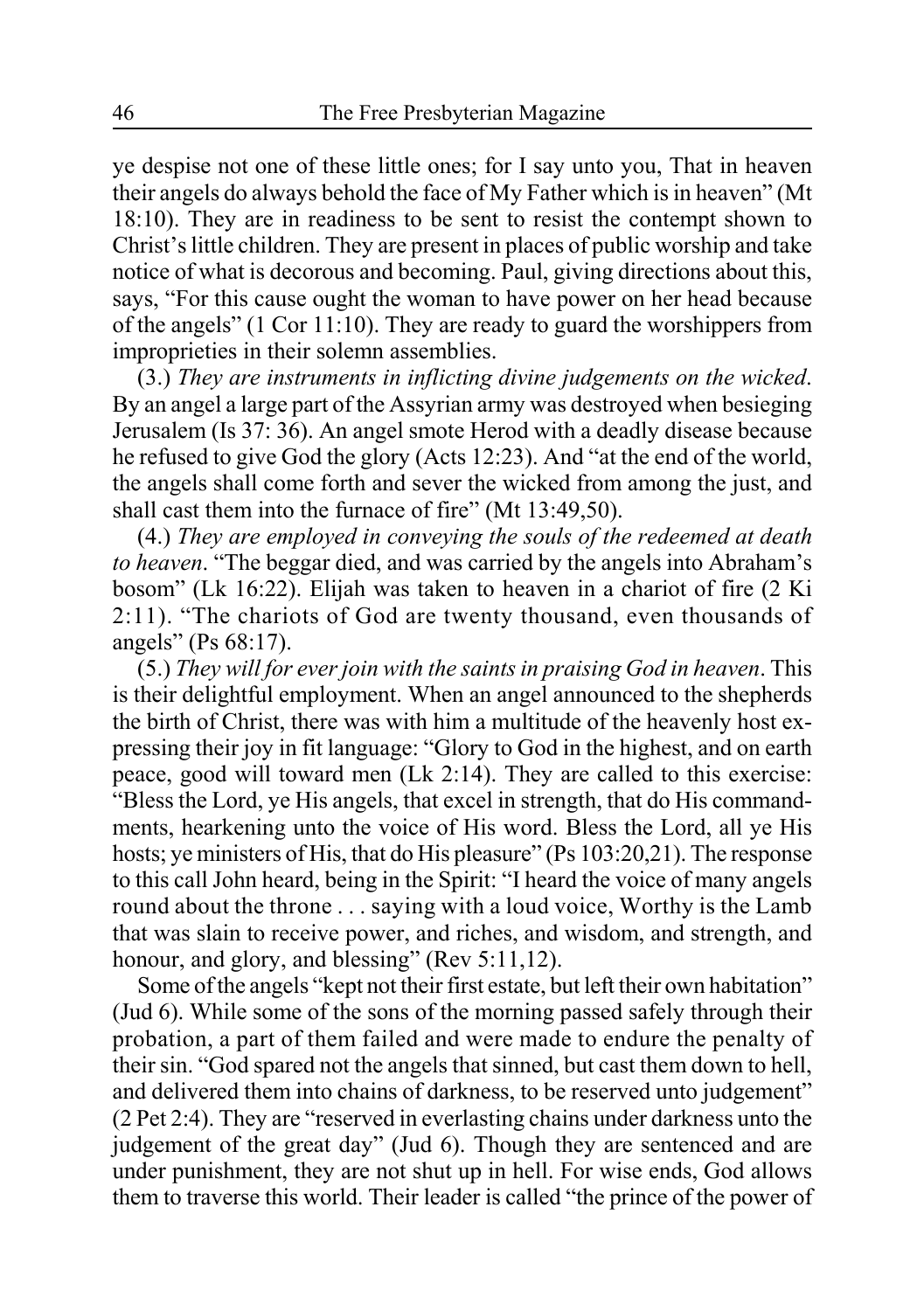the air" (Eph 2:2). Power is conceded to him in the world which he employs in walking "about, seeking whom he may devour" (1 Pet 5:8).

Of the sin by which these angels fell, we have no definite information. From two Scripture statements we are to infer that pride and falsehood were its two principal parts. We are told (1 Tim 3:6) that one who is lifted up with pride is in danger of falling "into the condemnation of the devil". And our Lord characterises the devil as "a liar and the father of it", who "abode not in the truth, because there is no truth in him" (Jn 8:44). Inflated by pride, it appears that Beelzebub, who is called "the prince of devils", refused to obey some positive command; and his example was followed by the myriads of his principality. All were at once cast out from their seats in heaven. Though allowed some enlargement of their confinement, they are held "in everlasting chains under darkness unto the judgement of the great day".

Of those fallen spirits we learn: (1.) *They are very many*. A legion of them were in one man (Lk 8:30). A Roman legion consisted of four thousand men. It is used here indefinitely for a great many. When the leader could spare such a number to torture one man, how many does he have at his command? Moreover, as every human living is exposed to be tempted by the devil, and as devils are not present everywhere, what multitudes there must be of these outcasts from heaven!

(2.) *They are exceedingly shrewd and cunning*. This is evident from the temptation by which our first parents fell. To their natural endowment of wisdom, there is added the knowledge of the art the devils have acquired by long experience. The attacks of the devil on Jesus Christ, the God-man, were a masterpiece of diabolical art, which must have succeeded with any mere man. Satan can transform himself "into an angel of light" (2 Cor 11:14). With consummate skill he attacked Job and Peter, accusing these servants to their Master of unfaithfulness, and obtaining permission to try them (Job 1:9-11; Lk 22:31,32). By his devices, he seeks to get advantage of God's people (2 Cor 2:11).

(3.) *They possess great power*. Satan produced the tempest that threw down the house in which Job's sons and daughters were feasting. It is generally supposed that he raised the tempest that endangered the lives of the disciples on the sea of Galilee (Jn 6:18,19). He has great power over the minds of men. He tempted David to number his people by suggestions addressed to his ambition (1 Chr 21:1,2). By appealing to the avarice of Judas, he persuaded him to betray his Lord (Jn 13:2). At the time our Lord was on earth he had the power of possessing the bodies of men and inflicting great torture on them.

(4.) *They are filled with hatred against Christ and His people*. The serpent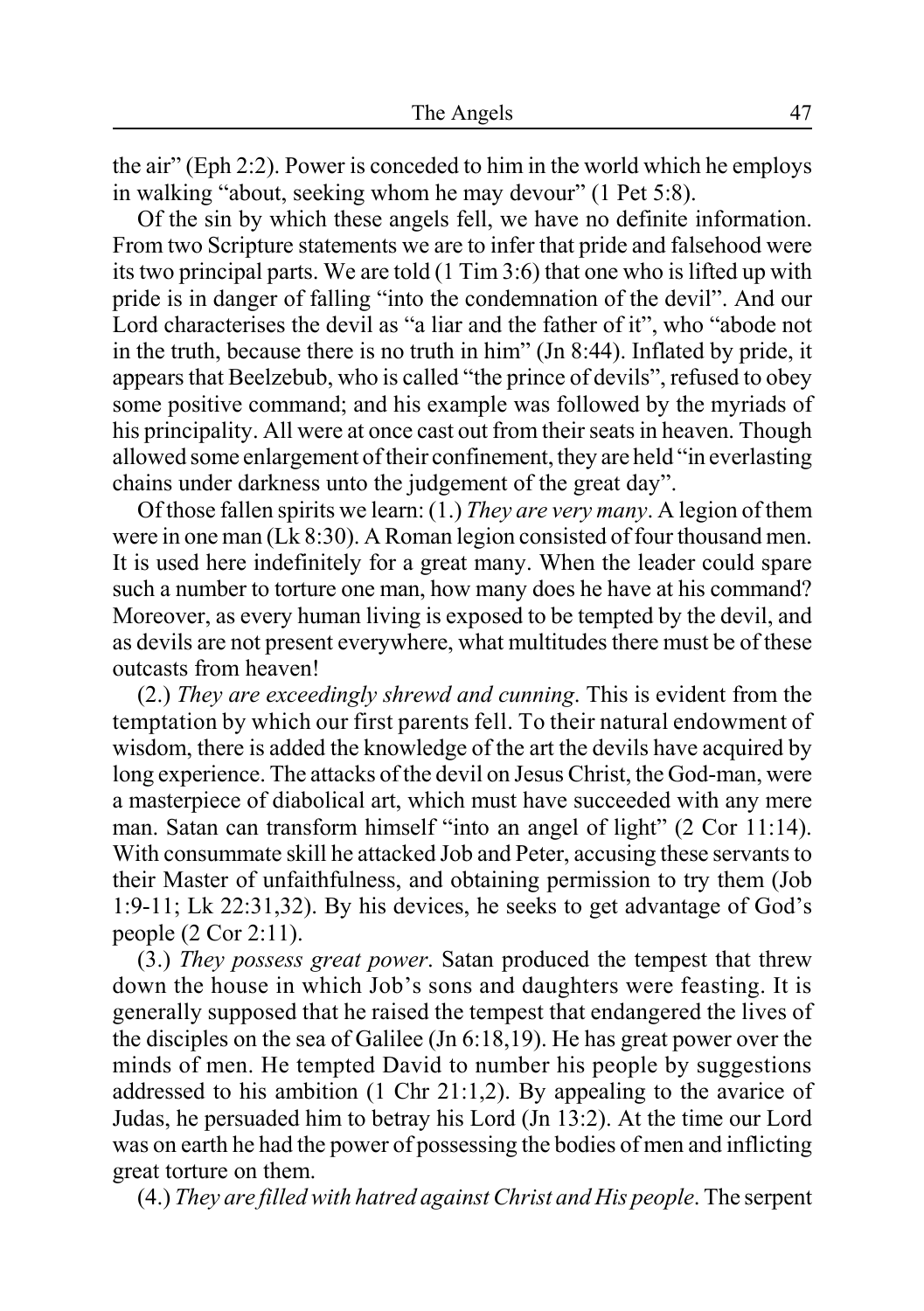and his seed continue their enmity against the woman and her seed. He hates Jesus Christ with infernal intensity. He attempted to destroy Him by means of Herod soon after He was born. He stirred up the Jews to reject Him and to take His life. He was the mover of all the persecution endured by the apostles, and all endured by the faithful servants of Christ in after time. He makes war still with "the remnant of the seed [of the woman], which keep the commandments of God, and have the testimony of Jesus Christ" (Rev 12:17).

(5.) *They are put under the authority of the Lord Jesus Christ*. "The Son of God was manifested that He might destroy the works of the devil" (1 Jn 3:8). At His ascension He "spoiled principalities and powers [and] made a show of them openly" (Col 2:15). When the Lord was on the earth, devils confessed their subjection to Him (Mt 8:29). At the hour of death, He bruises Satan under the feet of His people (Rom 16:20). At the millennium, Christ will bind him and cast him into the bottomless pit (Rev 20:1.2).

(6.) *They shall at last be shut up in hell for ever*. When they were cast out of heaven, they were reserved to "the judgement of the great day" (Jud 6). The place of the punishment of the lost of our race is described as "everlasting fire, prepared for the devil and his angels" (Mt 25:41). Then those rebels against the government of God shall be made to suffer the penalty of their transgressions. As they were leaders in the revolt among the holy beings that were created to be active instruments in displaying the divine glory, it is meet that they should be made special examples of divine justice to the glory of God for ever.

## **Finding Refuge in God1**

#### *Henry Martyn*

 $6$ . The sudden appearance of evil thoughts made me very unhappy, but I<br> $6$ . found refuge in God. O may the Lord receive my wandering heart and make me to find, in Himself, the source and centre of beauty, a sweet and satisfied delight! O what sublime, what rapturous views of God and divine things might I enjoy with a little more watchfulness! For a moment my mind seems about to be filled, and all its faculties absorbed; but the spirit passes on and I am lost in dulness.

7. Extremely dull and cold in prayer, very principally for want of Scripture reading and meditation. Yet, through humiliation on account of it, I passed

<sup>1</sup>An extract from Martyn's *Journal* for 6-8 July 1804. Martyn later did missionary work and Bible translation in India and Persia.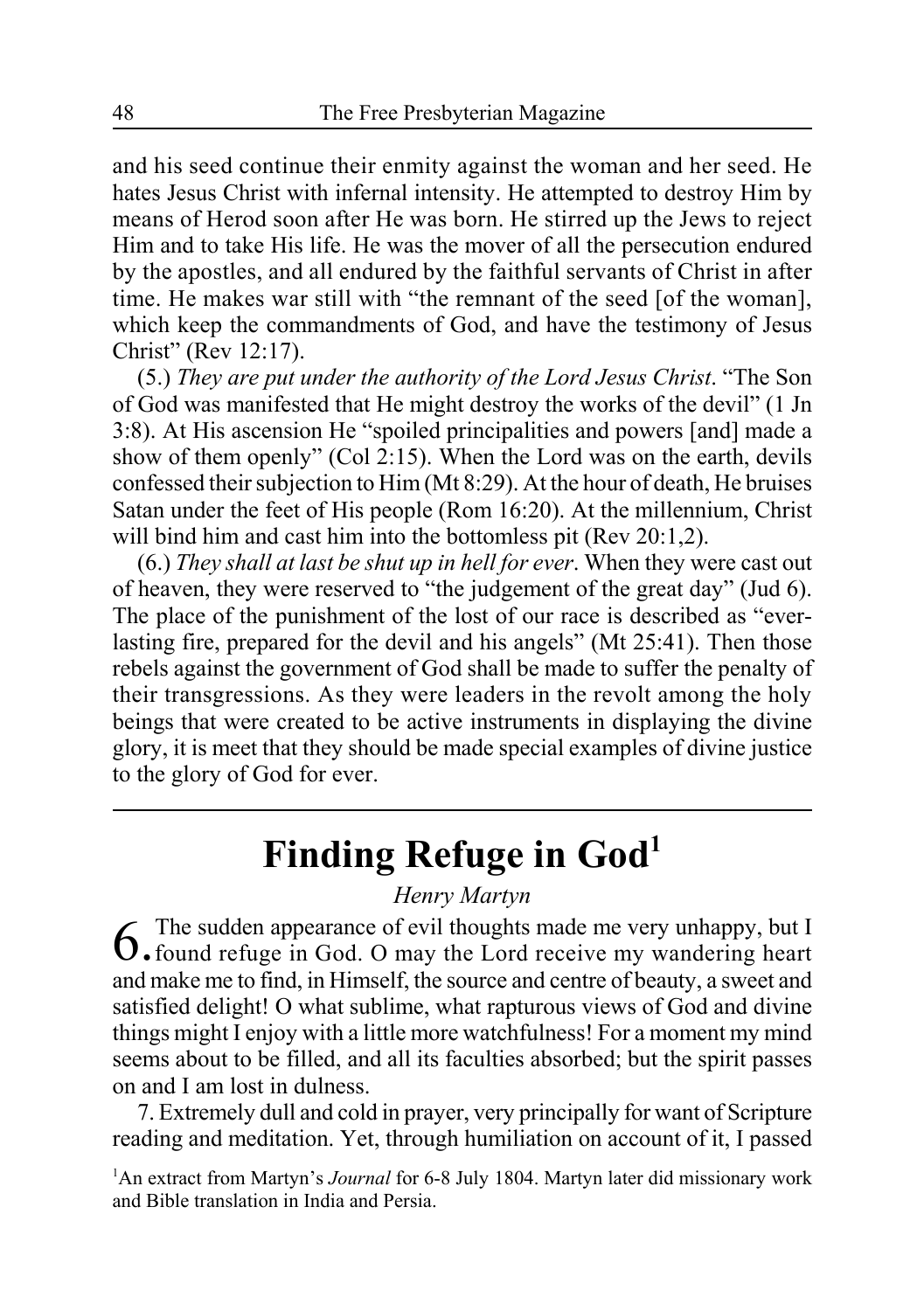the rest of the morning in the sense of God's presence, and with tolerable diligence. Read Acts 20. O that I may be, as I desire to be, dead to the world and have my thoughts taken up with Christ and His service! How repeatedly has this blessed chapter made me feel the vanity of the world!

8. Watchful against wandering but my heart was not engaged. Rode home from Lolworth in a great storm of rain. I had grand views of God and felt no doubt but that I should be received, were I to be taken from this world; but I felt that my only hope was in Christ, for not one thought, word, or work of mine was without sin. In the evening service, I enjoyed great delight in God at times, and a desire to be His. The most satisfying feeling at those times is the worthiness of God and Christ.

# **Preface to the Lord's Prayer: Lessons1**

*Thomas Boston*

1. Let us see here the miserable condition of those who have no grounds<br>to call God Father. They were never adopted into the family of heaven, but are of their father the devil, still members of the family of hell. And if they are not delivered from that hellish society, they must perish for ever. They have never yet prayed aright, for no one can pray in a proper manner but those who have the Spirit of adoption. O cry to God that He may be graciously pleased to translate you from the family of Satan into the family of God and grant you the privileges of the children of His family.

2. There is no right praying without faith, for without faith it is impossible to please God, and whatever is not of faith is sin. We cannot call God Father, or love or reverence Him, without faith. Nor can we have any fellowship or communion with Him but by faith in Him as our Father in Christ.

3. Hence see the happiness of the saints in the love of the Father, who is their Father; in the love of the Son, who has made them the children of God; and in the love of the Holy Spirit, who teaches them to call God their Father. How happy must those be who are so nearly related to all the three Persons of the adorable Trinity and are loved by, and have communion with, each of them! O seek above all things to become the children of God, and you shall be thus happy!

4. In no case is a child of God much to be pitied in the world, as long as he has a Father in heaven, to whom he can have access by prayer at all times and in all cases, whether it be in life or in death (Mic 7:7). The believer's

<sup>1</sup>Taken, with editing, from *The Works of Thomas Boston*, vol 2. Boston is commenting on the words, "Our Father which art in heaven".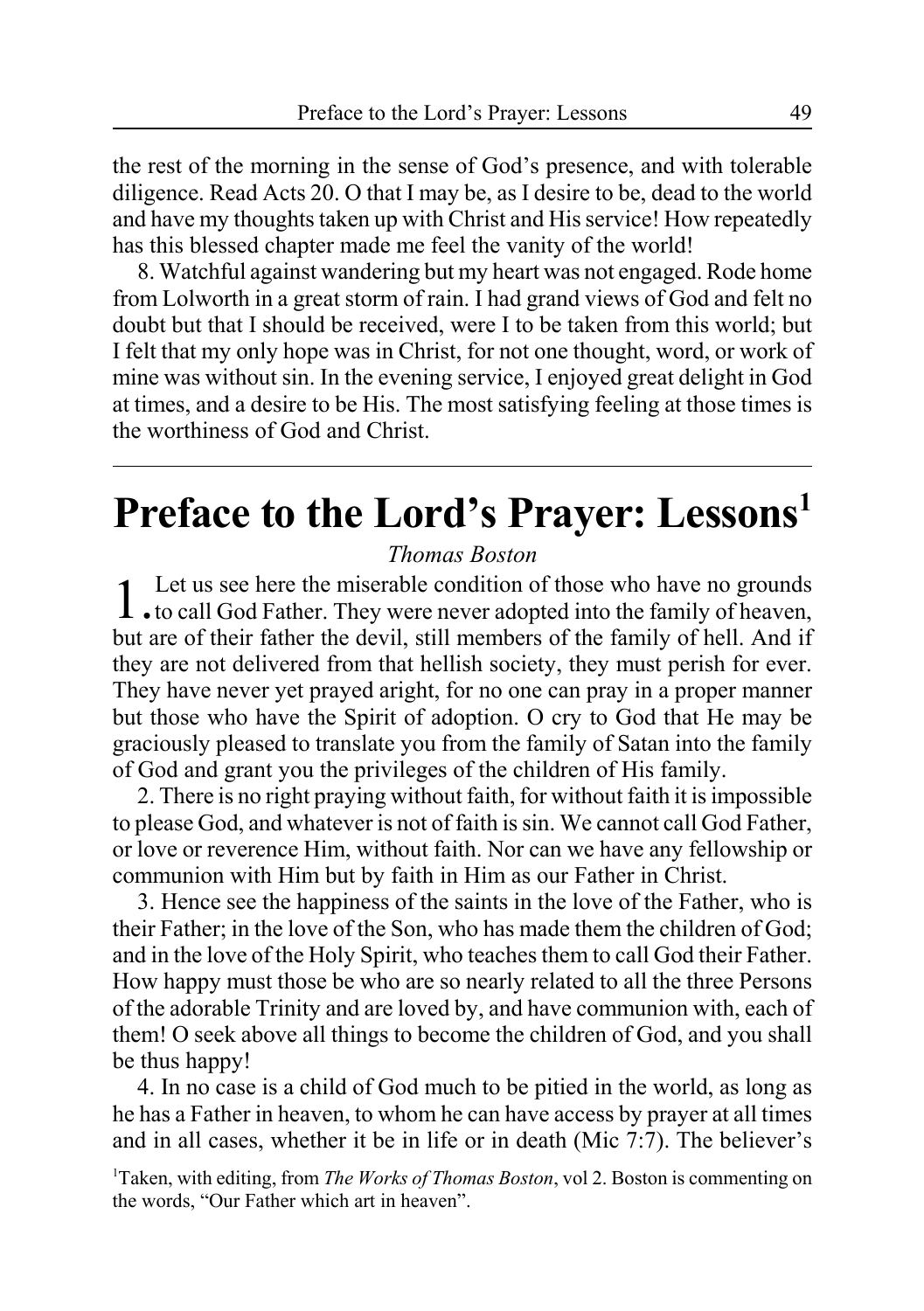Father is a very present help in trouble; and when all help fails, He will never fail His own children but will sanctify their troubles, be present with them in their greatest straits and afflictions, support them under them and deliver them, as He sees it will be for His own glory and their good. Let us then plead our interest in Him if He is our Father, and engage His Spirit and presence to be ever with us, in every circumstance of life and in the awful scenes of death and the grave, which we should view, not with terror, but with joy, as the messenger sent to convey us to the house of our Father which is in heaven.

# **Daniel Rowlands1**

God, time and again, sent true servants to proclaim the unsearchable riches of the least of these, in abundant labours and striking success, was Daniel Rowlands of Llangeitho, Cardiganshire. John Owen, one of his biographers says that "no single individual in Wales has contributed so much towards the promotion of true religion".<sup>2</sup> Rowlands was the second son of Daniel Rowlands, incumbent of Llangeitho, and was born in 1713. His father was, like so many clergymen of his time, altogether ignorant of what true religion meant.

His son Daniel was trained for the ministry but, brought up under such influences, it is not to be expected that, as far as example was concerned, he had any ideas of the solemn responsibilities of the sacred office. He succeeded his father in Llangeitho, and began his dead ministry in a light and frivolous way. It is traditionally reported of him that he excelled in all kinds of sports, and that he was a ringleader in all the corrupting amusements of the age. "There was," says his biographer, "commonly in every parish some place where the vain, the foolish, and the dissolute assembled; and there among them Rowlands, it is said, appeared the foremost, the liveliest, and the most active of the party, after having been in Church reading, praying and preaching in the morning".3 The religious state of the parish, as might be expected from such a ministry, was deplorable.

Bala about 1742 may be taken as typical of other parts of Wales. "The 1 Taken, with editing, from *The Free Presbyterian Magazine* for January 1922. The writer's name is not given.

2 John Owen, *A Memoir of the Rev Daniel Rowlands* . . . , London, 1840, p 44. A more recent biography, by *Eifion Evans*, was published in 1985 but is now out of print. A significant account of Rowland's life appears in *The Calvinistic Methodist Fathers of Wales*, published by the Banner of Truth (and available from the Free Presbyterian Bookroom). 3 Owen, *A Memoir of the Rev Daniel Rowlands*, p 48.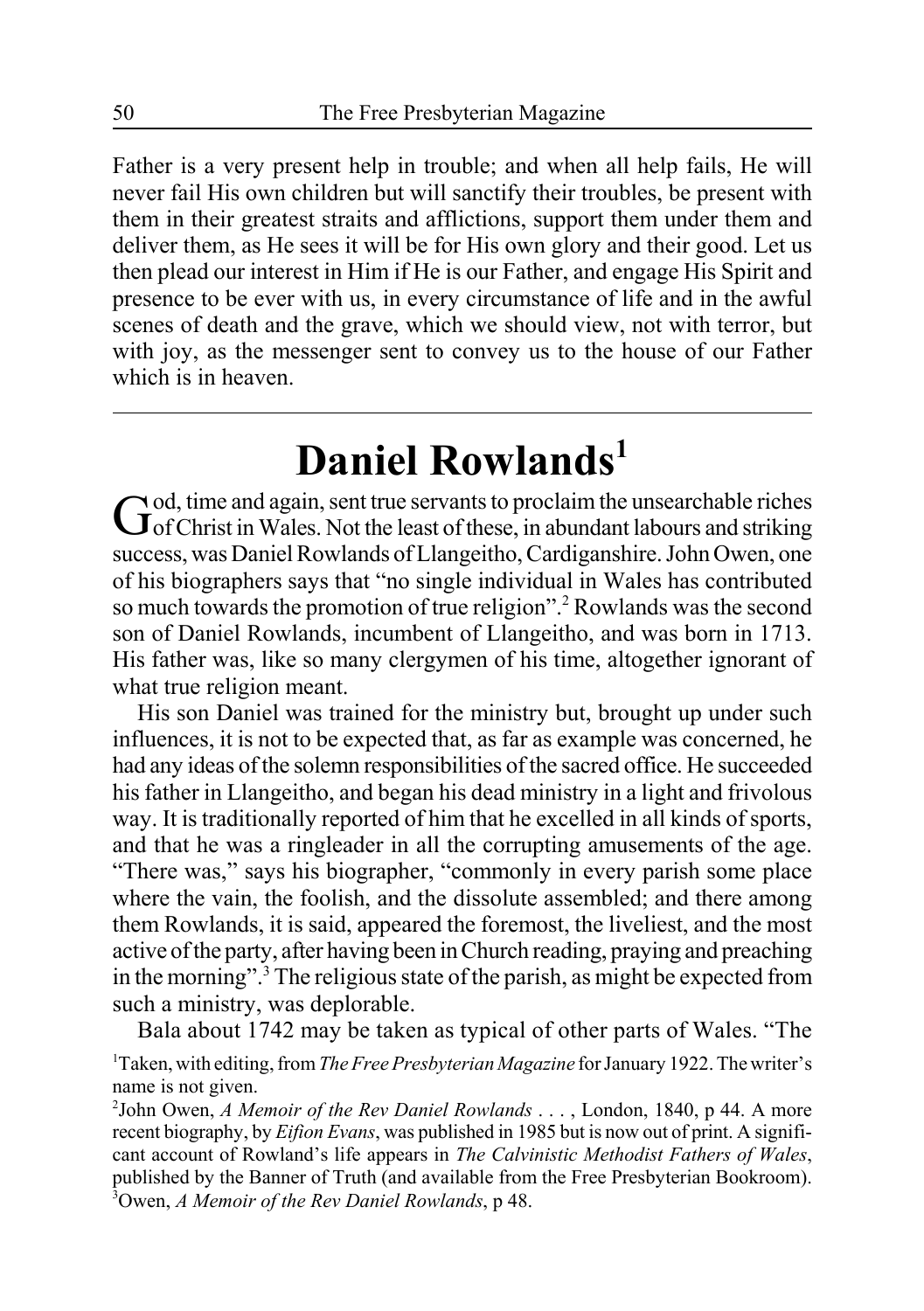common people", says *The Spiritual Treasury*, "were more inclined to go to church on Sabbath mornings than the gentry; but in the afternoons they greedily followed their amusements. There was hardly a Sabbath afternoon on which they had not . . . some place for sports. Here the youths exhibited their strength, and a great number . . . came together to look at them. On Saturday nights, especially in summer, the young people, both males and females, kept what was called singing nights, and amused themselves by singing with the harp and dancing till the dawn of the Sabbath. In Bala they were usually on the Sabbath afternoons singing and dancing in the public houses . . . As to true religion and godliness, if by their fruits they are known, there was here but little of them, at least as things appeared to me."

God in judgement might have left Rowlands to perish for daringly entering the ministry unconverted. But God, who deals with men according to His great mercy, visited Daniel Rowlands in a very unexpected way. He had gone with a number of his people to hear Griffith Jones, a noted preacher who was to preach nearby. So great was the crowd who gathered that for many who came to hear him there was no room to sit, among them Daniel Rowlands.

His biographer thus describes the incident: "His appearance at this time was very vain, full of conceit and levity. So large was the assembly that there was no room for them to sit down; in the midst of them, just opposite the preacher, stood Rowlands, evidently conceited and full of himself, and his countenance showing no small measure of contempt. His appearance was such as to draw the attention of Mr Jones while he was preaching, and so much so that he suspended his discourse and offered up a very earnest and affecting prayer for the vain young man that stood before him, beseeching God in an especial manner to make him a suitable instrument for turning many from darkness into light. His prayer, it has been said, produced an amazing effect on the mind of Rowlands. His appearance when returning home was quite different from what it was when he went there. The proud gait had disappeared, and the vain talk was no longer heard. With the head and face towards the ground, he seemed very thoughtful. It was thus that the great change commenced."

From this day onwards he was a different man, and his preaching was also different. He began by preaching the law, pointing out its high and minute demands and announcing its awful threatenings. "Awful and extremely terrifying was the message," says his biographer, "nothing but the consuming flashes and dreadful thunders of the law, with hardly anything like the joyful sound of the gospel. Endless condemnation, deserved by sinners, was what he set forth with unusual power and energy. His own spirit seemed to have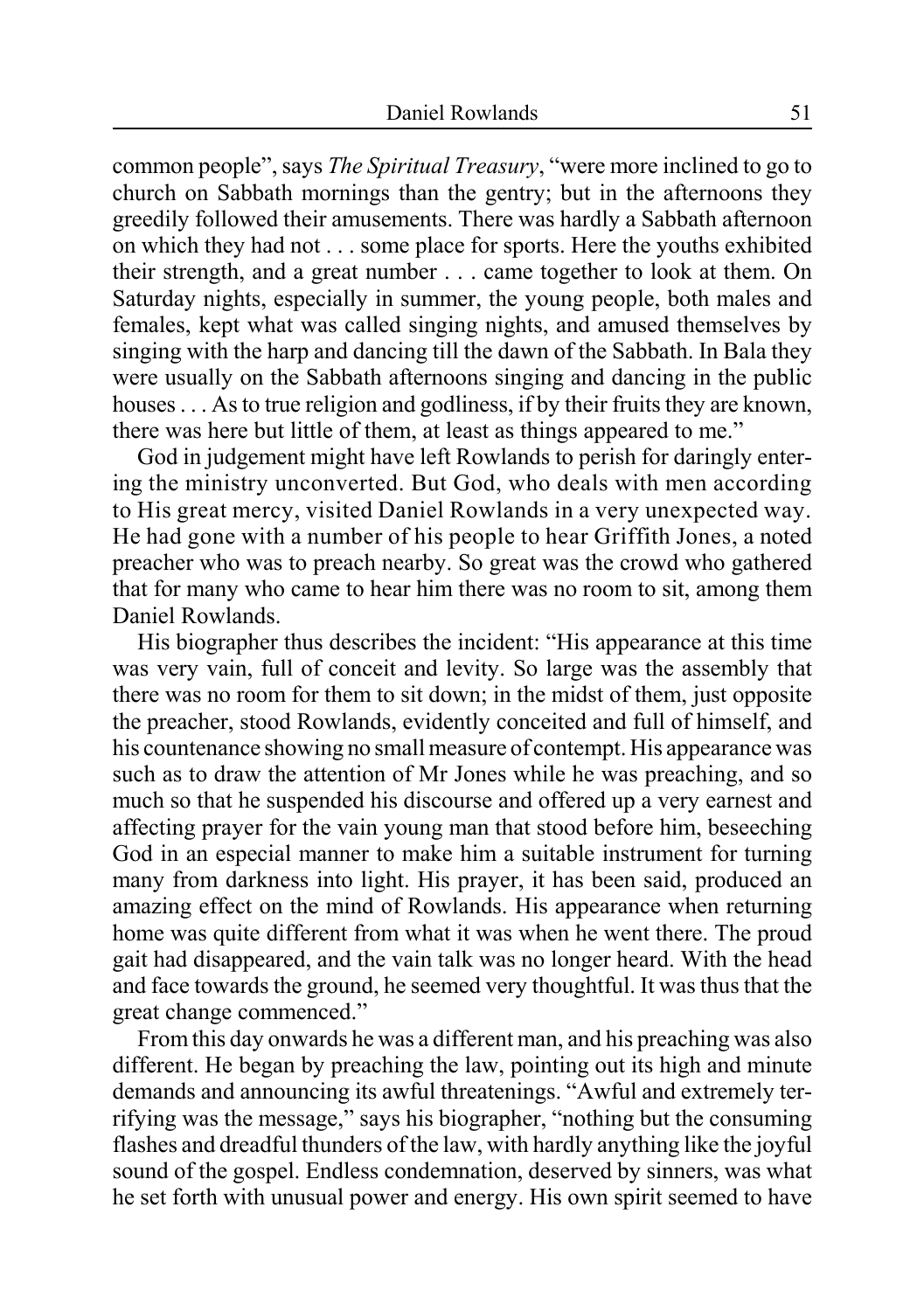been filled with great and awful terror. He appeared as if he wished to kindle the fire of hell around the transgressors of God's law, that he might terrify them. He unfolded the indignation of heaven against sin with amazing clearness, earnestness and vigour. But there was no harshness in his voice nor sternness in his countenance; but, on the contrary, the most melting tenderness. He spoke as one overflowing with compassion and under the deepest conviction of his own unworthiness."

His preaching was his actual experience, and wonderful effects followed it. Hundreds and thousands flocked to hear him. The most thoughtless were sobered as by death, and the hardhearted, profane and godless wept under the proclamation of the awful message of condemnation. But deep though the convictions were, those so affected were not brought into the liberty of the gospel. "Deep convictions," says Owen, "and hardly anything else, were produced. According to what the writer has heard from the oldest of Rowlands' followers that he has consulted, those convictions lasted for some years – perhaps four or five, and he continued all that time in the same awful strain of preaching."

At this time he had a true and judicious friend in Philip Pugh, a Presbyterian minister in the neighbourhood. When critics pointed to Rowlands' defects, his friend would gently admonish them. "Let him alone; he is an instrument raised by God for some great work. He will improve in a short time. God will bring him right by degrees."

A few years after Rowlands' conversion, a remarkable change took place in his preaching. As Pugh listened to the solemn truths declared with such power and conviction, he felt that something was seriously lacking, notwithstanding the tremendous effect produced. He told Rowland: "Preach the gospel to the people; point them to the balm of Gilead and the blood of Christ". Rowlands remonstrated with him, saying that he could only preach what he had experienced. "Yes, but tell the people that the gospel message is in the Bible though you do not yet feel its power; proclaim it on the authority of God's Word."

It was advice given in love, and in love it was taken. And through the abundant mercy of God the "son of thunder" became also a "son of consolation". The law was still proclaimed, but the gospel trumpet sounded its clear, sweet, cheering message, gladdening the hearts of thousands. Owen has dealt with this notable change with spiritual insight and sober discrimination, as this quotation will show: "It was the law he preached at first, and after some time he . . . proclaimed as fully, as often, and as clearly the unfathomable treasures of the gospel. This was probably the reason that the deepest convictions were produced under his ministry, not only at first, but throughout the whole course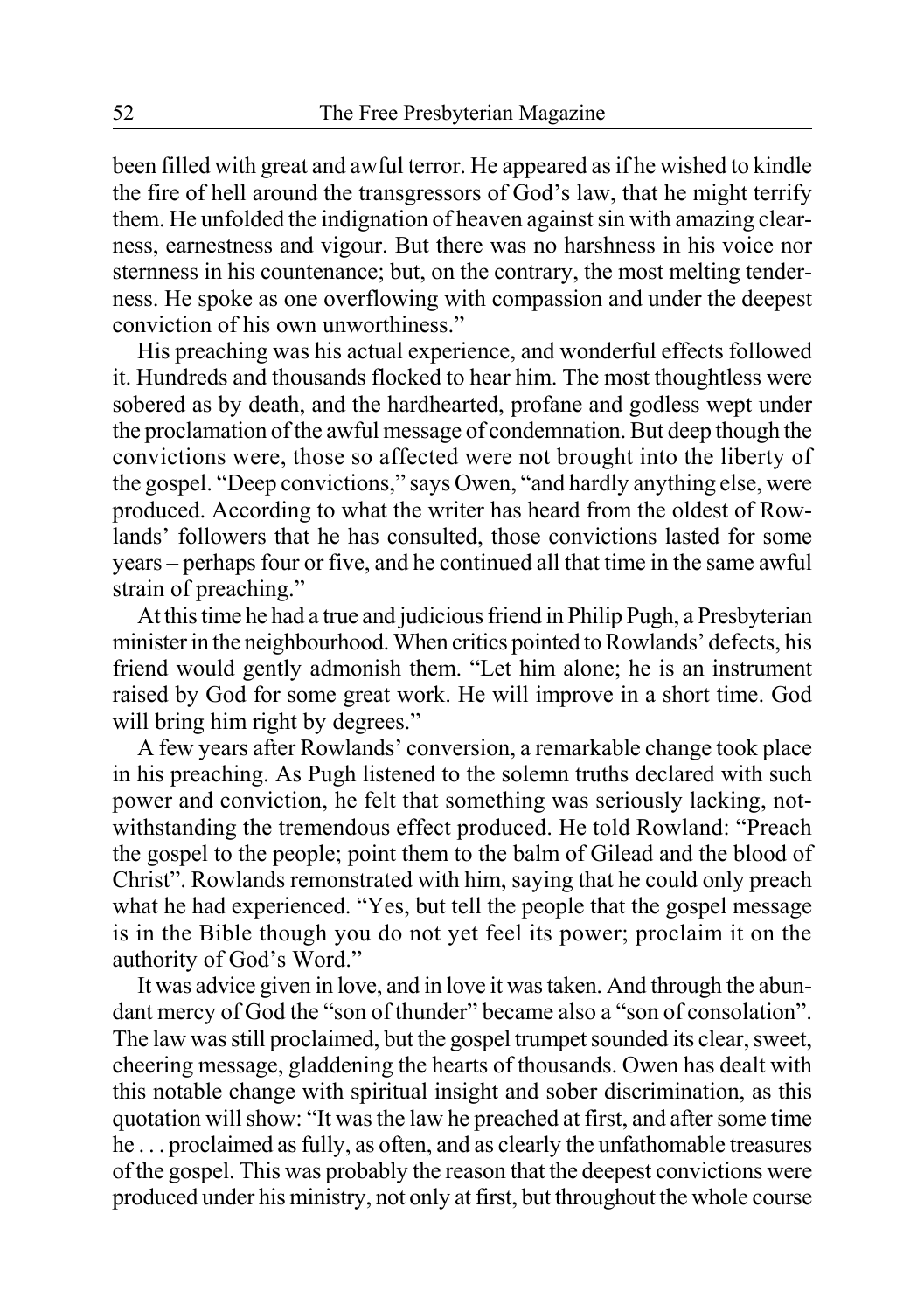of his life. . . . Breaking up the ground and harrowing was a very thorough work under his ministry.

"On this account probably it was that the religion of those who had been converted through him was purer, more serious, and more heavenly than I have observed in any other instances. There was something very tender and melting in their spirit, and their experience seemed deeper than what is found commonly in pious people. . . . . The clearness and authority, the power and vigour, the sympathy and earnestness which he displayed before while preaching the law he displayed now while preaching the gospel, and that perhaps in a higher degree and to a greater extent. If he proclaimed before a righteous law, which required perfect obedience, and threatened eternal condemnation to its transgressors, he now proclaimed the complete obedience that was rendered to it by Him who came in the believer's place, as being fully sufficient for the justification of the worst and the most guilty of men who saw and bewailed their miserable condition. The fullness of Christ and His readiness to receive the vilest and the most wretched, and to forgive freely all their sins, he set forth with so much clearness and effect that those who were before wounded by the arrows of conviction were filled with amazement and with joy unspeakable."

Christmas Evans, himself a prince of preachers, has left a description of his preaching: "While Rowlands was preaching, the fashion of his countenance became altered; his voice became as if inspired; the worldly, dead and careless spirit was cast out by his presence. The people, as it were, drew near to the cloud, towards Christ and Moses and Elijah. Eternity, with its realities, rushed upon their vision. These mighty influences were felt more or less for 50 years."

On one occasion while he was preaching on the Lord's Day, a gentleman who had been out hunting dropped into the service on his way home with the intention of finishing off the day by making sport of the parson. When Rowlands came in, this sportsman stood up and made grimaces at the minister with the evident intention of disconcerting him. Nothing daunted, Rowlands went on preaching and, as he pointed out the claims of God's law and the penalty that it exacted, the man, with those around him, was awed and he trembled and wept. When the service was over he came to Rowlands and asked him to stay with him, and during his lifetime he gave abundant evidence of being truly regenerated.

In his own district, the companions of the days of his ignorance and folly kept on their evil way, spending the Lord's Day in revelry and games. Rowlands spirit was stirred within him, and as he could not get them to come to the church services, he decided to hold an open-air meeting at the devil's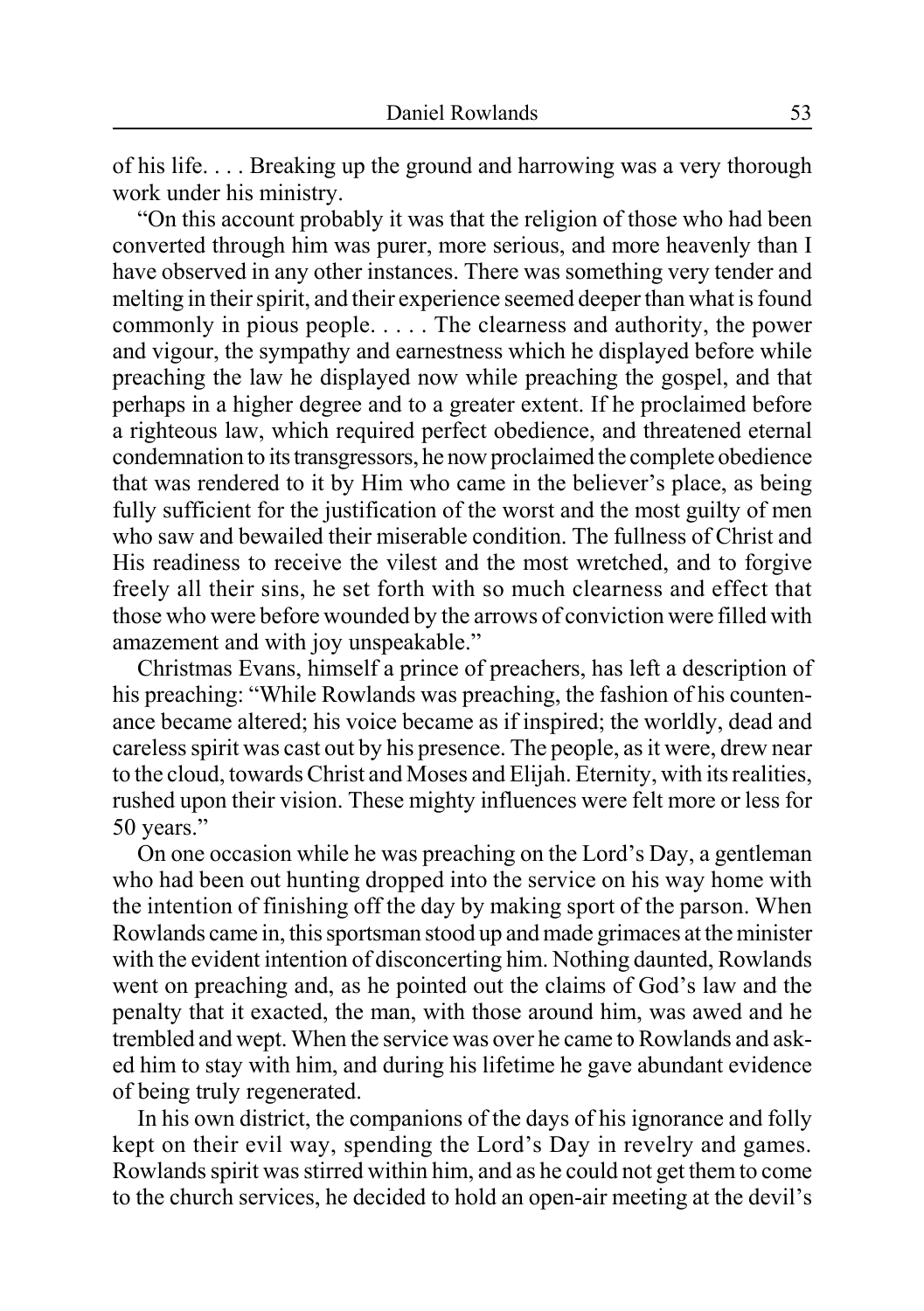playground. He proclaimed God's truth with great power and authority in their hearing, and from that day Satan lost his power in assembling these Sabbath profaners at the spot where so many were making a covenant with death and an agreement with hell.

As he would not cease preaching wherever he had an opportunity, he was cast out of the Church of England, but he had a higher commission than that of men for preaching the truths of God, and thousands rejoiced in the precious message that fell from his lips. The effect produced by his preaching at times was extraordinary. He preached with great feeling, and it is recorded that so solemnly impressed was he on one occasion that as he uttered the words referring to the Redeemer's sufferings, "By Thine agony and bloody sweat", the vast congregation completely broke down.

As a true servant of Christ he fully recognised that conversion was not the work of man, but of God, as the following anecdote clearly shows. "There is a man," he said, "whom I converted." "Very probably, sir," was the reply, "but you have converted many besides him." "No, friend," he added, "you do not understand me; it was I, and not God, that converted him; for he is gone back, poor man, to the world; but it would have been otherwise had God converted him."

He died at the age of 76, on 16 October 1790. He had served in God's vineyard for 53 years with great activity and an abundant blessing rested on his labours. His removal caused great sorrow to thousands who had heard the gospel as glad tidings from his lips.

# **Jesus and the Woman of Samaria (6)1**

*George Hutcheson*

John 4:15. *The woman saith unto Him, Sir, give me this water, that I thirst not, neither come hither to draw*.

1. The bars of ignorance and sin even in the elect, hindering them from Christ, are not easily broken; so much appears in this woman's answer. Whether we understand her to speak by way of derision, or rather that Christ's spiritual preaching did reveal to her some excellence in these things (as may happen even in natural minds); yet she only took them up in a natural way, and accordingly her desire was but carnal.

2. Even nature may have a loathing at these outward infirmities that follow sin, and yet will not be affected with spiritual needs without being renewed.

<sup>1</sup>These are the "Doctrines", or lessons, as edited, that Hutcheson (1626-74) draws from these verses, in his *Exposition of the Gospel of John*. Continued from December.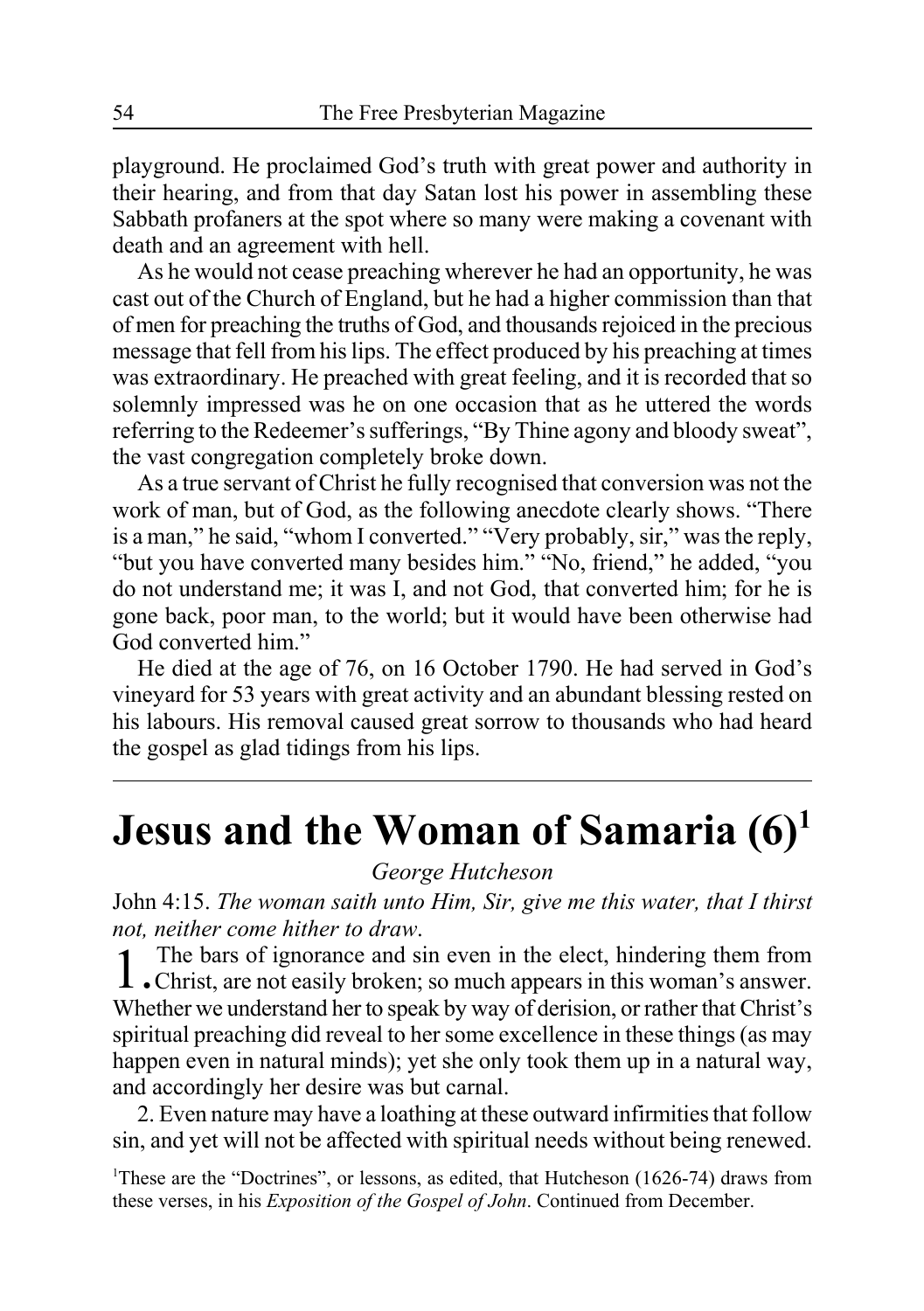Such people may have a desire to be happy and free of these troubles although they seek this happiness under the sun, and often in what will be their greatest misery; for the woman desires to be rid of thirst and of trouble in seeking water.

3. It is the great fault of many that they would be content with as much of Christ as may serve their worldly ends, and no more. Particularly, it is but a natural and carnal desire after spiritual things when they are sought to supply natural imperfections and needs, and to bring about natural, imaginary happiness; for such was her desire: "Give me this water, that I thirst not, neither come hither to draw".

# **Book Reviews1**

*Preparations for Sufferings*, by John Flavel, published by the Banner of Truth Trust in their Puritan Paperbacks series, paperback, 169 pages, £5.50.

John Flavel, son of Rev Richard Flavel, was born at Bromsgrove, Worcestershire, in 1630. He was educated at University College, Oxford, and ministered for six years at Deptford before being called to Dartmouth in 1656, where he died in 1691, aged 61. In 1662 the Act of Uniformity was passed, prescribing the form of public prayers and the administration of the sacraments and requiring episcopal ordination for all ministers. Adherence to the Act was required to hold office in either government or church and, as a result, Flavel along with 2000 other clergymen who could not in conscience subscribe were expelled from their charges. For a period of 25 years he continued to labour in the cause of Christ amid persecutions and various obstructions, preaching as the opportunity afforded in private dwellings, in open fields and even on the shore at low tide, until in 1687 the royal licence was granted to worship God without being molested. He then resumed his public labours in a new church erected by his affectionate and faithful congregation.

Flavel was therefore well acquainted with suffering in the cause of his Saviour when, in 1682, he published this exposition of Paul's words, "For I am ready not to be bound only, but also to die at Jerusalem for the name of the Lord Jesus" (Acts 21:13), showing how vital and necessary a thing it is to make preparation for the possibility of sufferings. In John 15, Jesus warns His disciples that "the servant is not greater than his lord. If they have persecuted Me, they will also persecute you." In our own land, Christians have enjoyed a long period of peace from persecution, but there are signs that to suffer "for righteousness' sake" may once again be a feature of the Christian <sup>1</sup>Both books reviewed here may be obtained from the Free Presbyterian Bookroom.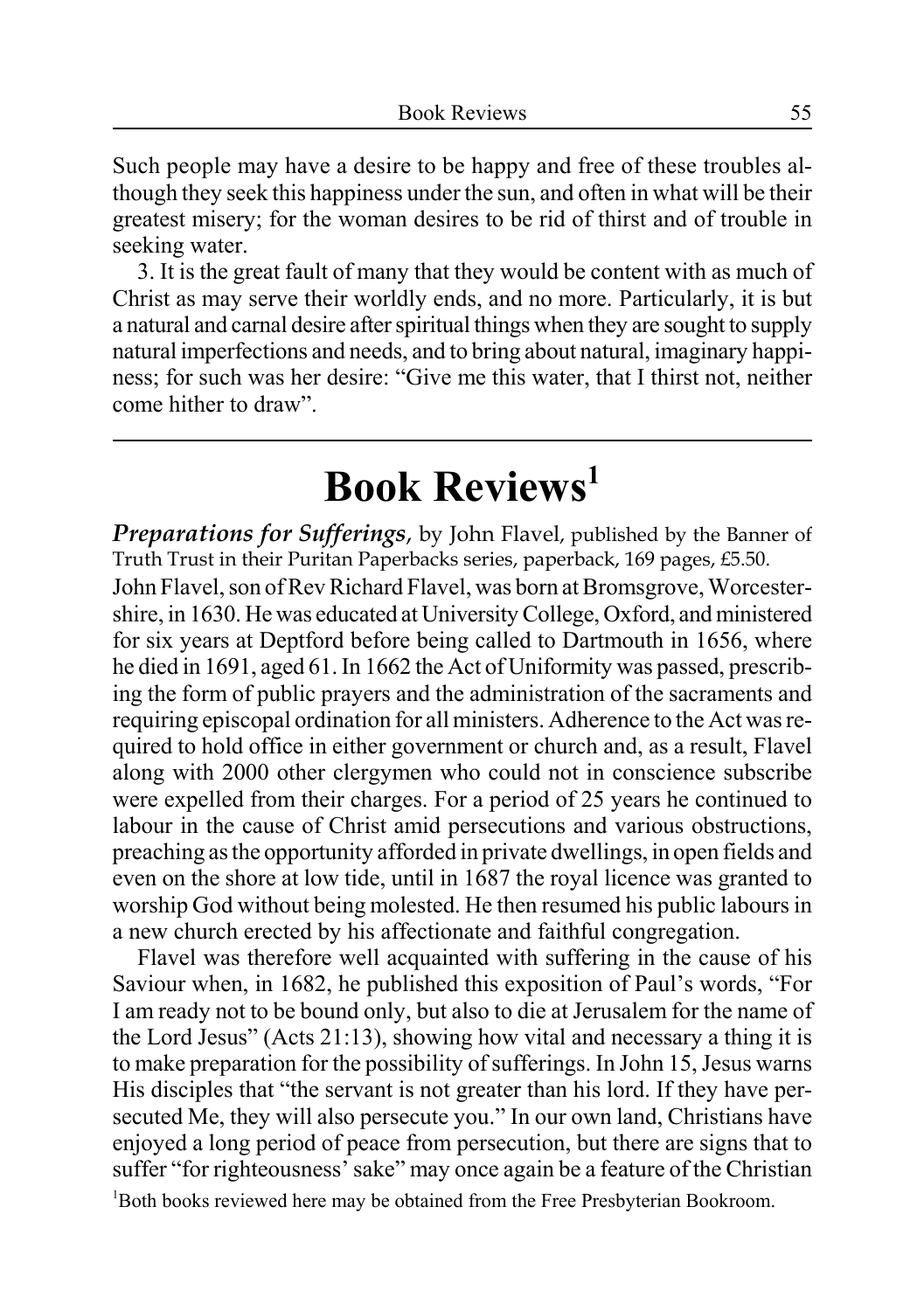life. This book not only provides an excellent preparation for persecution but also for meeting with other adverse providences.

In his Epistle to the Reader, Flavel writes, "It is not the design of this manual to scare and affright any man with imaginary dangers, much less to sow jealousies and to foment the discontents of the times; it being a just matter of lamentation that all the tokens of God's anger produce with many of us no better fruit but bold censures and loud clamours, instead of humiliation for our sins, and the due preparation to take up our own cross, and follow Christ in a suffering path, which is the only mark and aim of this tract.  $\dots$ The cup of sufferings is a very bitter cup, and it is but needful that we provide somewhat to sweeten it." His subtitle for the book is, "The Best Work in the Worst Times".

This small book begins with opening up the text, explaining Paul's "loving and gentle rebuke of his followers, his quieting and calming argument". The "doctrine" is deduced: "That it is a blessed and excellent thing for the people of God to be prepared, and ready for the hardest services, and worst of sufferings, to which the Lord may call them".

The subsequent chapters deal with God "hedging in" His people by His providence in a suffering path, to let us know that in so doing He illustrates His own glory and promotes His people's happiness. He forewarns of approaching dangers, "to leave the incorrigible wholly inexcusable, that those who have no sense of sin, nor care to prevent ruin, might have no cloak for their folly when judgements overtake them".

Flavel demonstrates the value of a prepared heart and what a blessed thing it is to be bound, or to die, for Christ as Paul was. There must be a sound, real work of grace in the heart to fit a person for suffering for Christ. "This work of grace consists in the real change of the whole man by the Spirit of God, whereby he is prepared for every good work." Flavel goes on to describe this work of grace and the necessity of getting clear evidences in order to be ready for sufferings. He directs believers to be diligent about the public means of grace, "for the Lord loveth the gates of Zion more than all the dwellings of Jacob" (Ps 87:2); to attend sacramental seasons; to cleave to Christ, who is the Author and Finisher of faith; and to cry to Him: "Lord, increase [my] faith" (Lk 17:5). Faith animates prayer, and prayer increases faith. "Beware of sense," he writes, "which is the supplanter of faith. If you live upon things earthly, you put your faith out of its office."

In the final chapter he tells us that "unless the heart be mortified to all earthly enjoyments, they will appear great and glorious things in your eye and estimation; and if so, judge what a task you will have to deny and to leave them all in a suffering hour. It is corruption within that puts the lustre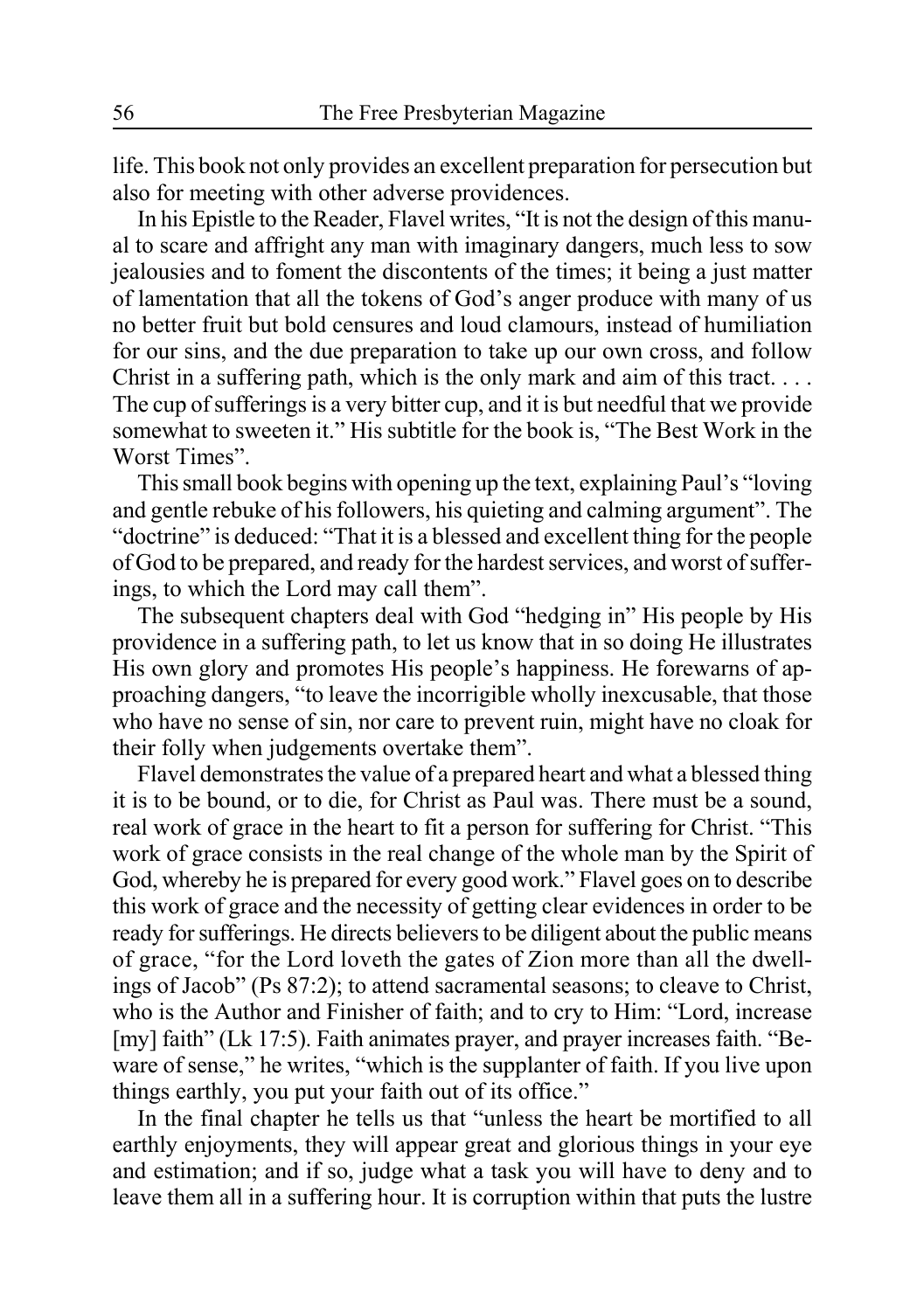and glory upon things without: it is the carnal eye only that gazes admiringly after them"  $(2 \text{ Cor } 5:16)$ .

Flavel writes about the hazards of temptations and Satan's "artifice to shuffle his temptations as indiscernibly as may be into the soul". "Surely in vain the net is spread in the sight of any bird" (Prov 1:17).

The author emphasises the necessity of prayer, depending constantly and entirely upon the Spirit. All saints are to go to Christ for supplies, to receive of His fullness. "We are no match for the one who conquered Adam hand to hand in his state of integrity."

The book concludes with words of exhortation and comfort, and a reminder of how ready the Lord Jesus was to suffer the hardest and most vile things for His people. He who was glory itself, the very brightness of glory, had a bitter cup of wrath put into His hands. And yet He lovingly and willingly drank it up. "Forasmuch then as Christ hath suffered for us in the flesh, arm yourselves likewise with the same mind" (1 Pet 4:1).

Flavel's final comment is to say, "As you expect to finish your course with joy, be diligent in the use of all means, to prepare and make yourselves ready to follow the call of God, whether it be to bonds, or to death, for the name of the Lord Jesus".

This little book is full of wise words of advice with scriptural supports for every argument. It is humbling and yet encouraging to read of our responsibilities and duties so clearly set out by such an eminent man of God. Our shortcomings are laid bare in Flavel's volume but we are encouraged to be earnest at the throne of grace to enable us to walk in the strength of the Lord amidst all the miseries of this life, and to have that wonderful thing, "preparation for sufferings". *F R Daubney*

*An Ark For All God's Noahs in a Gloomy Stormy Day*, by Thomas Brooks, published by the Banner of Truth Trust in their Puritan Paperback series, paperback, 283 pages, £6.25.

This is a timely publication for our dark day, when God's judgements are abroad in the earth. The book is based on several of Brooks' sermons on Lamentations 3:24, "The Lord is my portion, saith my soul; therefore will I hope in Him". Those who have appreciated, for example, the author's *Precious Remedies Against Satan's Devices* will value this book also.

Thomas Brooks (1608-1680), about whom little is known, studied at Cambridge and was a Puritan minister in London from about 1640 to his death. Prior to his London years he was at sea, probably as a chaplain with the fleet. A measure of his ability is that he preached before Parliament several times. Although he was one of the ejected ministers under the iniquitous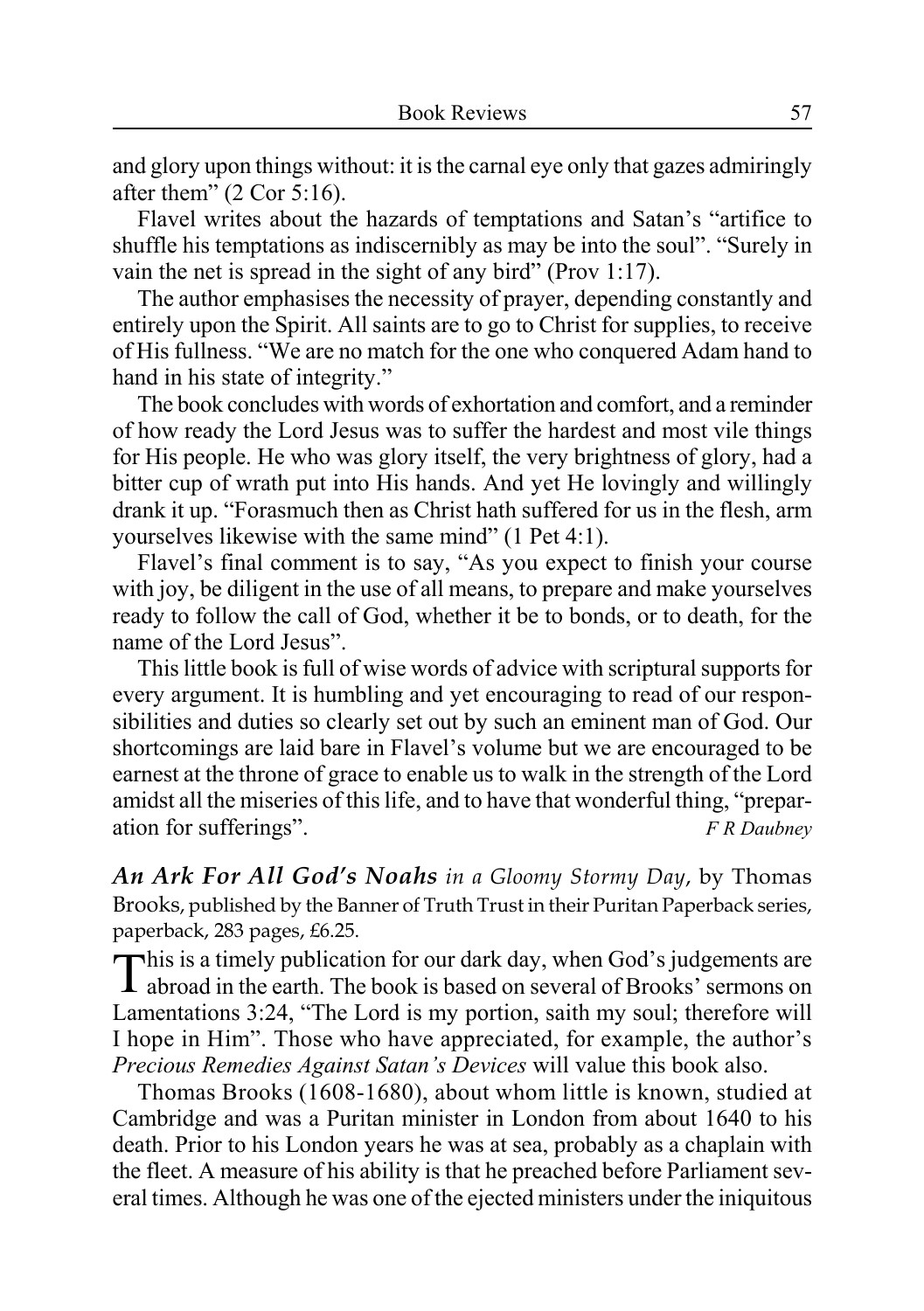Act of Uniformity of 1662 he continued preaching in his parish in a new location. He therefore ministered through the 1665-66 Great Plague, from which many thousands in the city died, and also during the Great Fire of London in 1666.

John Reeves, a brother minister and close friend, said of him after he died that he was a person "of a very sweet nature and temper: so affable, and courteous, and cheerful . . . of a very great gravity . . . of a very large charity, . . . of a wonderful patience . . . of a very strong faith in the promises of both worlds [earth and heaven]".

One writer says of Brooks, "His writings exude spiritual life and power and are particularly comforting for true believers. If limited to the purchase of a few sets of Puritan works, be sure to buy and read Brooks."

He had a modest view of his gifts, saying, "Though my candle be but little, yet I must not hide it under a bushel. Though I have but one talent, yet I must not hide it in a napkin."

The doctrine of the book is "that the Lord is the saints' portion", and therefore the subject of the book is, as one of its subtitles states, "the transcendent excellency of a believer's portion above all earthly portions whatsoever."

After describing the kind of portion God is to believers, he gives the grounds of having a title to God as one's portion. Then, having enlarged on 14 lessons to be learned from the doctrine that God is the portion of the saints, he concludes with evidences of having God as one's portion, and other practical points.

A flavour of the book is given by the following extracts. (Brooks is eminently quotable as witnessed, for example, by C H Spurgeon's collection of his quotations, *Smooth Stones From Ancient Brooks*.)

Regarding the unsatisfying nature of material wealth, Brooks asserts, "Worldly portions can never satisfy the souls of men, Ecclesiastes 5:10, 'He that loveth silver shall not be satisfied with silver; nor he that loveth abundance with increase: this is also vanity'. All the world cannot fill the soul, nor all the creatures in the world cannot stock the soul with complete satisfaction. As nothing can be the perfection of the soul but He that made it, so nothing can be the satisfaction of the soul but He that made it. . . . A man shall as soon satisfy the grave, and satisfy hell, and satisfy the stomach with wind, as he shall be able to satisfy his soul with any earthly portion."

"God only is that satisfying good," he insists, "that is able to fill, quiet, content, and satisfy an immortal soul. Certainly, if there be enough in God to satisfy the spirits of just men made perfect, whose capacities are far greater than ours (Heb 12:23-25); and if there be enough in God to satisfy the angels, whose capacities are far above theirs; if there be enough in God to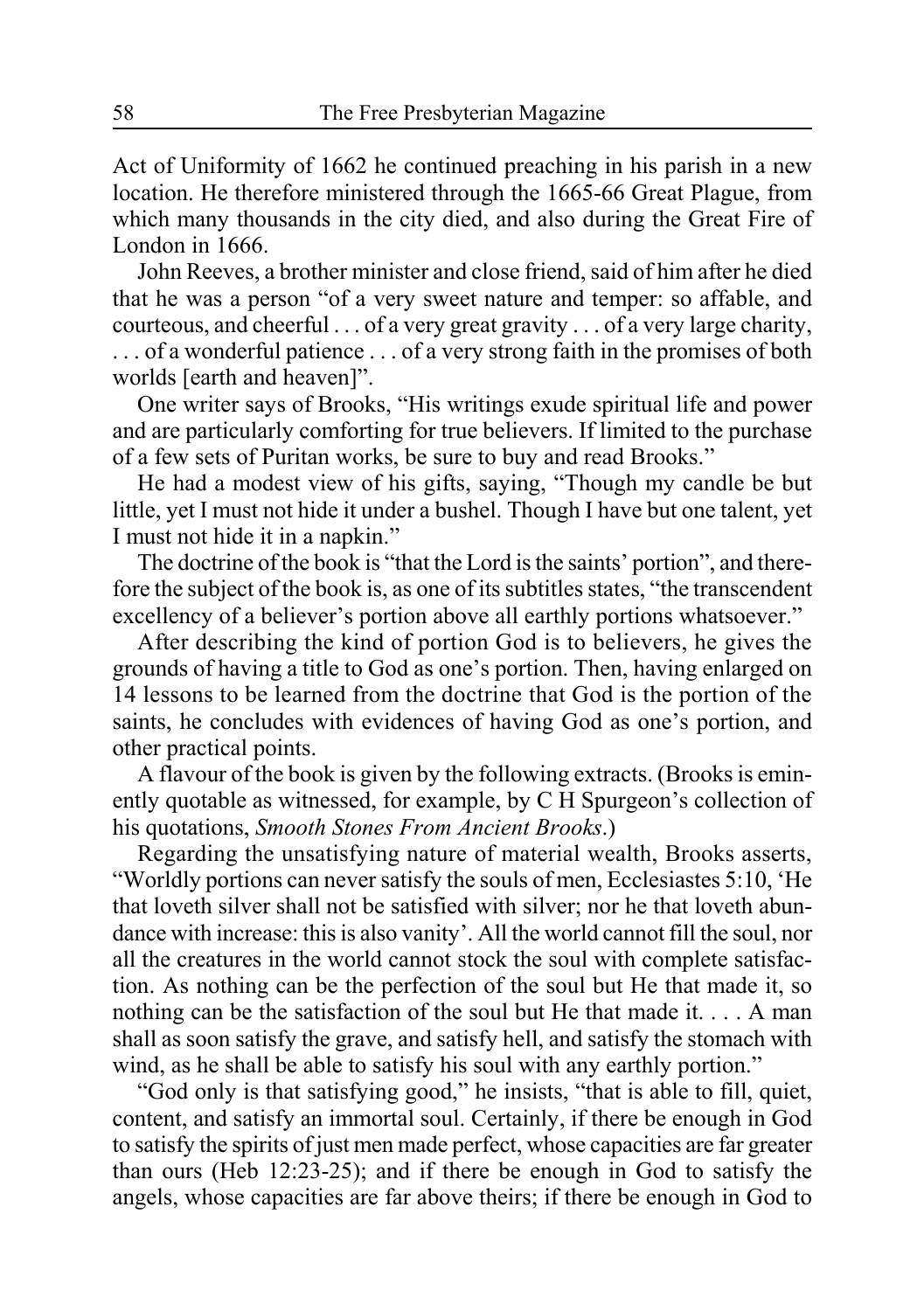satisfy Jesus Christ, whose capacity is unconceivable and unexpressible; yea, if there be enough in God to satisfy Himself, then certainly there must needs be in God enough to satisfy the souls of His people."

"O Christians!" exclaims Brooks, "God is an all-sufficient portion: His power is all-sufficient to protect you; His wisdom is all-sufficient to direct you; His mercy is all-sufficient to pardon you; His goodness is all-sufficient to provide for you; His word is all-sufficient to support you and strengthen you; and His graces all-sufficient to adorn you and enrich you; and His Spirit is all-sufficient to lead you and comfort you; and what can you desire more?"

In emphasising that God is the secure portion of believers, he assures them: "O Christians, God is so yours in Christ, and so yours by covenant, and so yours by promise, and so yours by purchase, and so yours by conquest, and so yours by donation, and so yours by marriage union and communion, and so yours by the earnest of the Spirit, and so yours by the feelings and witnessings of the Spirit, that no power or policy on earth can ever finger your portion, or cheat, or rob you of your portion".

But the portion of the ungodly shall vanish. Brooks expostulates with believers, "Oh sirs, it will be but a little, little while before the great God will disrobe the wicked of all their prosperity, felicity, and worldly glory, and clothe them with the rags of shame, scorn, and contempt for ever; and therefore, oh what folly and madness would it be for those that are heirs of God, and joint heirs with Christ, of all the glory of heaven, to envy the prosperity of the wicked".

"A man in rags that hath God for his portion", says our author, "is a more honourable person than the greatest monarch on earth that hath only the world for his portion. I have read of Alexander the Great, and of Pompey the Great, and of Charles the Great, and of Abner the Great, and of Herod the Great; but what were all these great men but grasshoppers to the saints that have God for their portion?"

Therefore the believer has every reason to be cheerful. "O my brethren," Brooks exhorts, "it doth no ways become those that have God for their portion to walk up and down the world with clouded countenances, with sadded countenances, or with dejected countenances, etc, and therefore, under all your crosses and losses, wipe your eyes, and walk up and down with pleasant countenances, with cheerful countenances, and with smiling countenances, and this will be an honour to God, and an honour to religion, and an honour to profession, and an honour to that saintship that is too much slighted and scorned in the world."

How does one obtain God as one's portion? Brooks' answer: "If you would have God for your portion, then you must take up Christ in your arms,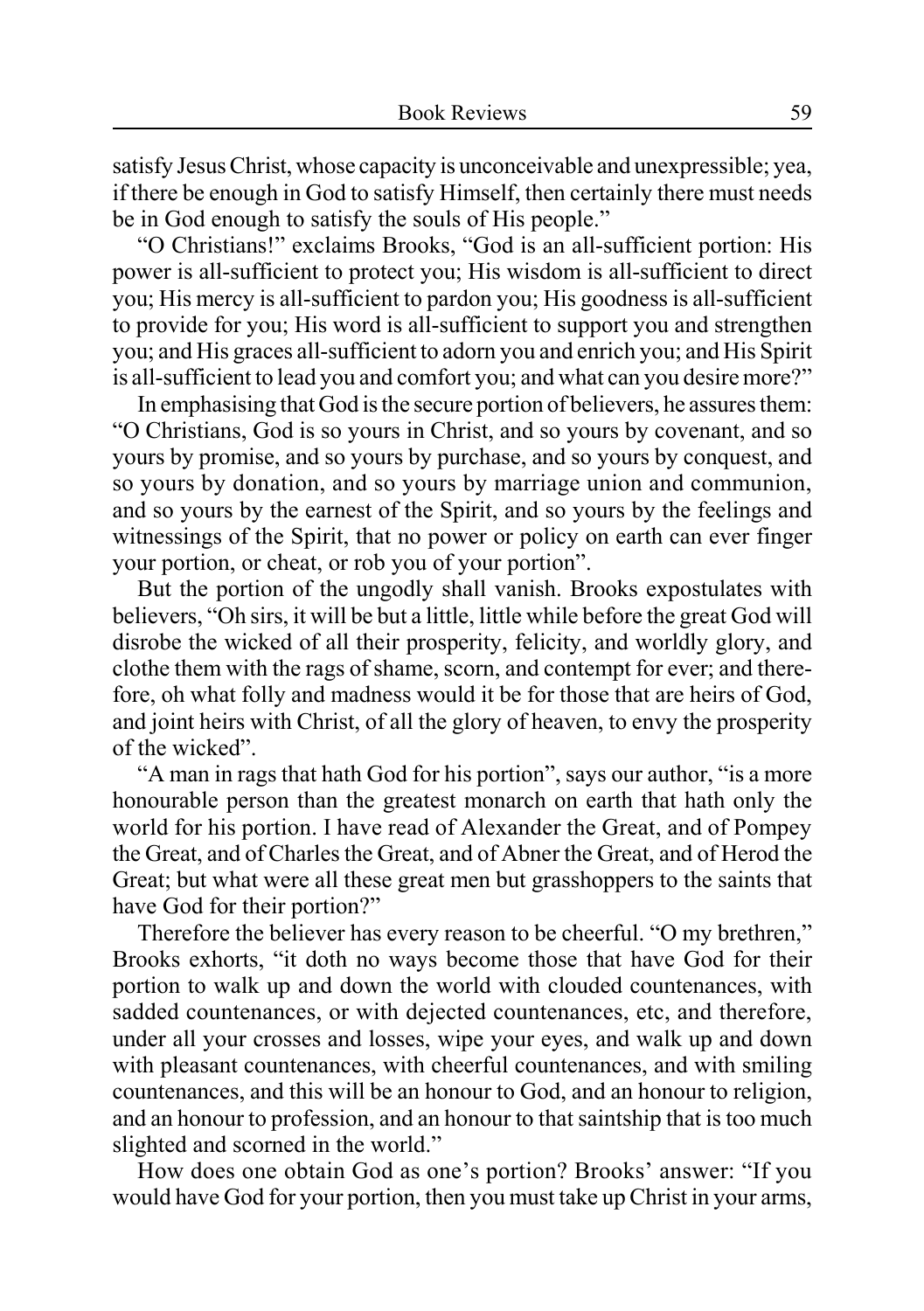and treat with [that is, deal with] God upon the credit of Christ. There is no acquaintance with God, there is no reconciliation to God, there is no union nor communion with God, there is no readmission into the presence and favour of God, without a mediator."

Finally, we quote one of the several evidences given of having God as one's God: "If God be thy portion," says Brooks, "then in all thy straits, trials, troubles, and wants, thou wilt run to thy God, thou wilt fly to the Lord, as to thy only city of refuge."

May this new volume in the publisher's Puritan Paperback series have a wide circulation and be blessed to many. (Rev) *Neil Ross*

### **Protestant View**

### **Transubstantiation**

At the heart of the Romanist system lies the fundamentally false idea that its ministers are a class of priests distinguished from, and superior to, the other members of their Church. Indeed, nothing has exerted a greater influence over the minds of the blinded devotees of Rome to keep them in thrall than the alleged power of the priesthood. Ultimately, the authority of the Papacy may be regarded as depending on this. As antichrist counterfeits everything belonging to Christ through the distortion of the truth, so here we have the most precious doctrines of Scripture concerning the priestly work of Christ and the sacrament of His body and blood perverted by the most blatant and far-reaching error.

James Bannerman (1807-68) wrote, "It is the sin above others of the Church of Rome, that it has assumed to itself that name of Priest, which none in heaven or in earth is worthy to bear but the Son of God, and that its ministers pretend to stand between the creature and the Creator in the exercise of His priestly office among men". There are a number of strands to the Popish teaching about the priesthood and the sacrament of the Lord's Supper but they centre on two main doctrines which are inextricably linked; firstly, that of transubstantiation and, secondly, that of the sacrifice of the mass. From transubstantiation flows the horrid blasphemy of the worship of the host (the wafer); whilst, from the doctrine of the bloodless sacrifice of the mass, there flows the notion that physical participation in the mass procures actual atonement for sin, and forgiveness. This note only touches on some points in relation to transubstantiation.

The Popish teaching is that the priest actually stands in the place of Christ to perform, by the words of consecration, a miraculous change upon the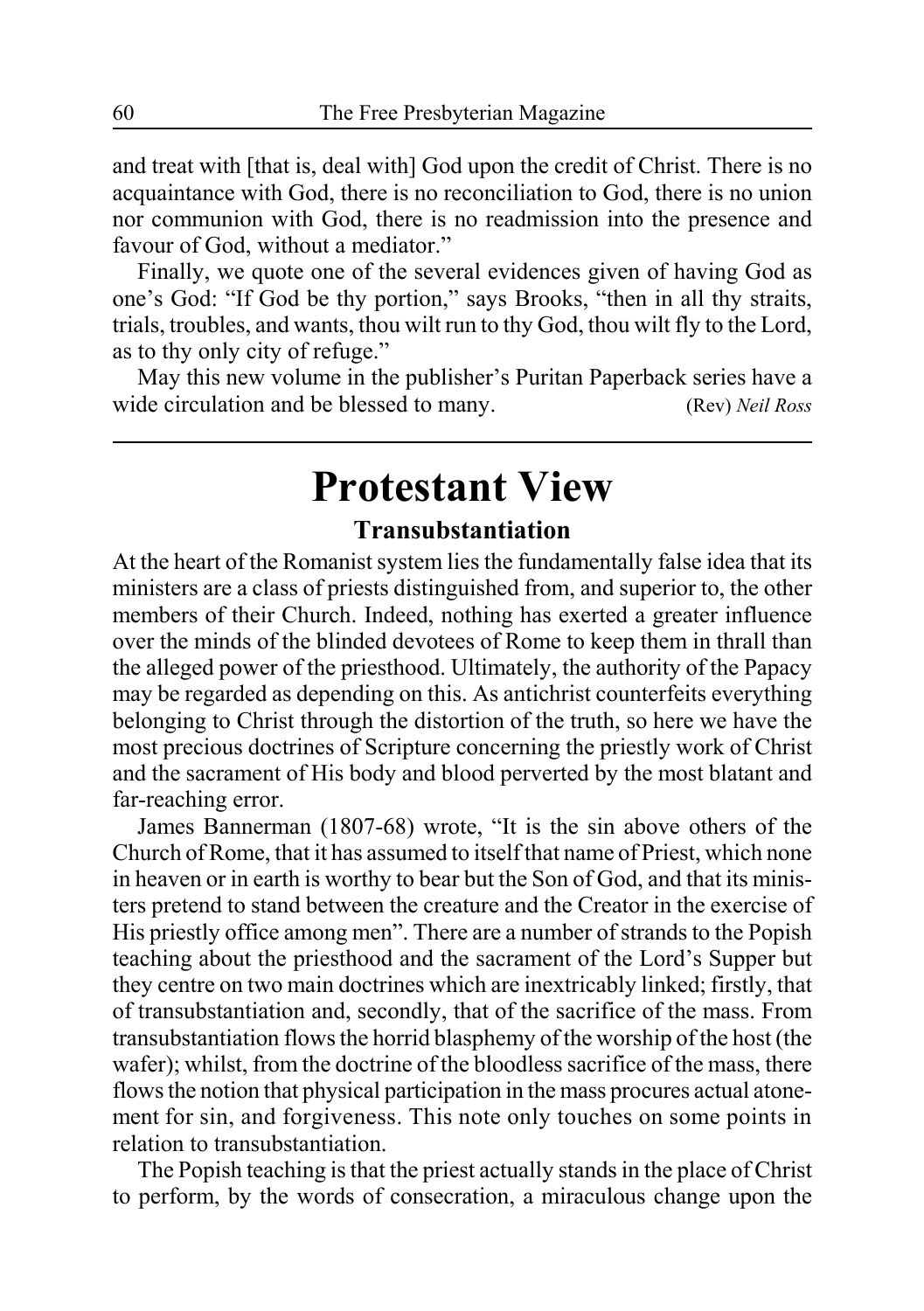physical elements of bread and wine – so that they cease to be bread and wine in their actual substance (even though they remain exactly the same in appearance) but become the real body, blood, soul and Divinity of Christ.

The only argument adduced to support this fabulous and monstrous teaching is an appeal to the literal sense of the words, "This is My body". But clearly the Saviour was using figurative language when referring to the elements of bread and wine. His words mean, "This represents My body". This can be seen by referring to John chapter 6, where eating the flesh and drinking the blood of Christ are indisputably used as figurative terms for believing in Him. Furthermore, Romanists themselves have to resort to a nonliteral and figurative explanation of the words, "This cup is the new testament in My blood", because on a purely literal interpretation, the words imply that the cup is the covenant and therefore it would actually be the cup, and not the wine, that would be transubstantiated into the blood of Christ. The literal interpretation is therefore impossible. Furthermore, it is to be remembered that even after the words of consecration, the Saviour referred to the elements of the Supper as "bread" and "wine", simply because they remained such and had not been transubstantiated at all. We see therefore that all attempts to justify transubstantiation from Scripture are utterly futile.

Again, the idea that the priest affects a miraculous change of substance, which happens to be unobservable to the senses, is not only patently ludicrous but represents a gross mistake with regard to the actual nature of miracles. The miracles wrought by Divine power in Scripture involved an appeal to the testimony of the senses. The water turned into wine in Cana of Galilee was seen and tasted to be wine; it certainly was not wine under the appearance of water. Transubstantiation, however, contradicts the basic sense perception that God has given us. As *The Westminster Confession of Faith* states, this doctrine "is repugnant not to Scripture alone, but even to common sense and reason; overthroweth the nature of the sacrament; and hath been, and is, the cause of manifold superstitions, yea, of gross idolatries." (WCF 29:6). The glorified body of Christ is in one place only: at the right hand of the Father. And the heavens must contain Him until the great day of judgement, when all the soul-ruining blasphemies of Romanism will be fully exposed and condemned for ever. *AWM*

# **Notes and Comments**

### **Northern Ireland Abortion Amendment Bill**

A recent attempt to amend the abortion law in Northern Ireland has met with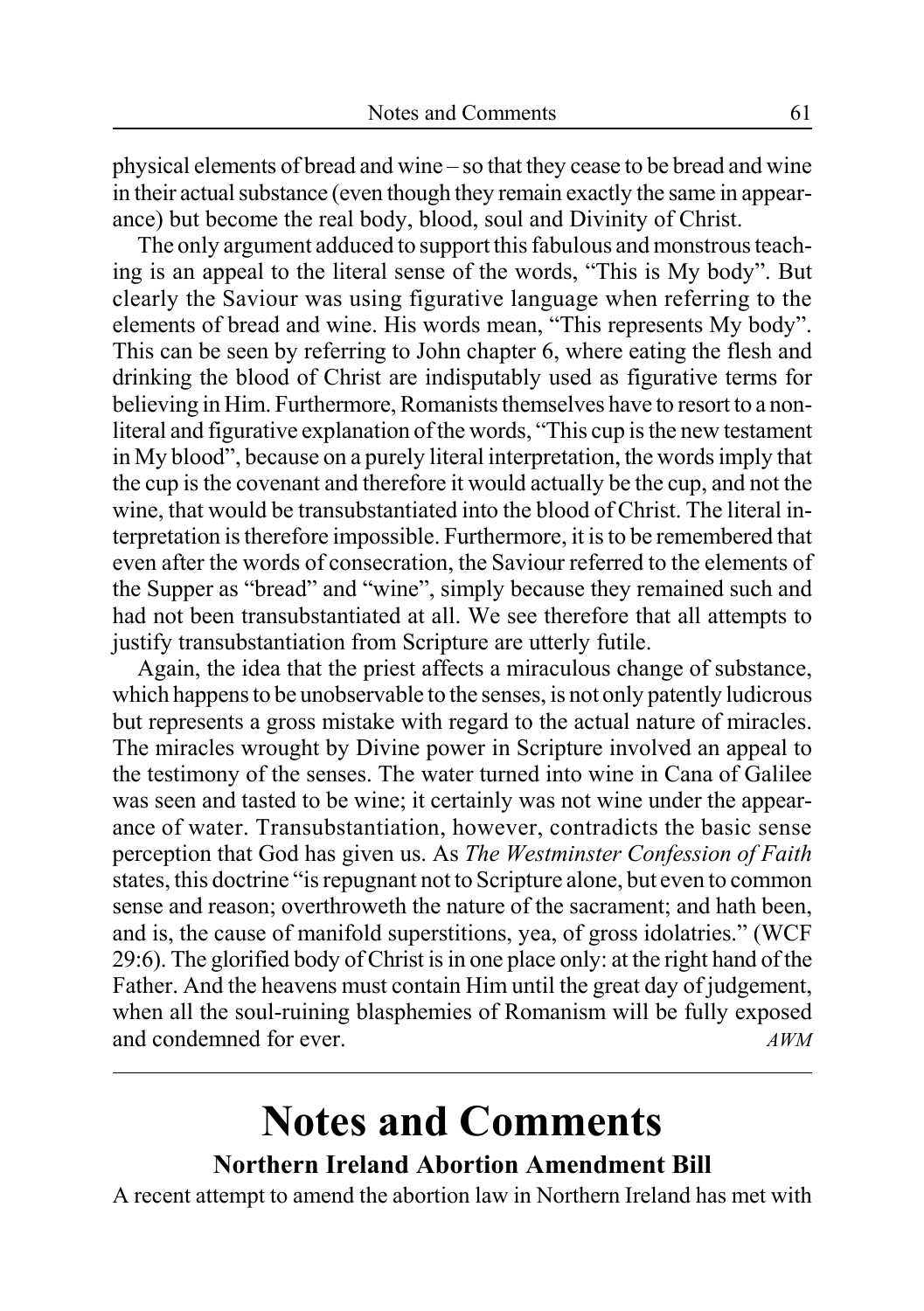disappointment. Under the current legislation, imposed by Westminster on the Stormont Assembly, abortion is permitted up to 24 weeks for most reasons but, shockingly, is available even at full term for children deemed to have a severely life-limiting condition, the definition of which includes Down's syndrome, cleft lip and clubfoot.

"The Severe Foetal Impairment Abortion (Amendment) Bill", which was introduced by a private member and supported by the Democratic Unionist Party (DUP) passed the Committee Stage at Stormont and was debated at its Consideration Stage. It was rejected after the Assembly members (MLAs) voted by 45 to 42 against the principles of the Bill. It will now be referred back to the Speaker, and it is understood that the DUP is seeking legal advice around the protection of rights for people with disabilities. The Bill had received a landslide of support from the public, with 99% of the 9125 submissions to the consultation on the Bill being in favour of the proposed legislation.

Those who support the Amendment Bill are appalled at the message the current legislation sends to the world. One of these supporters expresses the message thus: "A child that has a non-life-threatening disability should be regarded as worthless and may be destroyed, if the mother chooses that course of action". The Christian Institute reported that Professor John Wyatt, of University College, London, said, "As a doctor who has cared for many new-born babies and older children with disabilities, I strongly support this Bill. It is absolutely right that the law recognises that an unborn baby with a non-fatal disability deserves the same protection as an unborn baby without a disability".

One of the opponents of the amendment, Deputy First Minister, Michelle O'Neill, speaking during the debate, described the Bill as part of a shameful strategy to block abortion services. She went on to say that its proponents "continued to hold up and deny this essential health care service to women and girls who need it". As usual in debates involving abortion, the right of the woman to choose takes precedence over the right of the unborn child to life.

Our "caring" society may close its eyes to the reality and wickedness of aborting, on demand, a child at any stage of its development, but there is One who sees. The Most High God is Judge of all things and will call us all to give an account for what we have done in this life. "Thou shalt not kill."

*FRD*

### **Holy Trinity Brompton**

Holy Trinity Brompton (HTB), with a congregation numbering over 4000 and said to be the largest in the Church of England, has recently announced the appointment of its next minister. HTB is the home of the well-known "evangelistic" Alpha Course which has spread over the whole world. The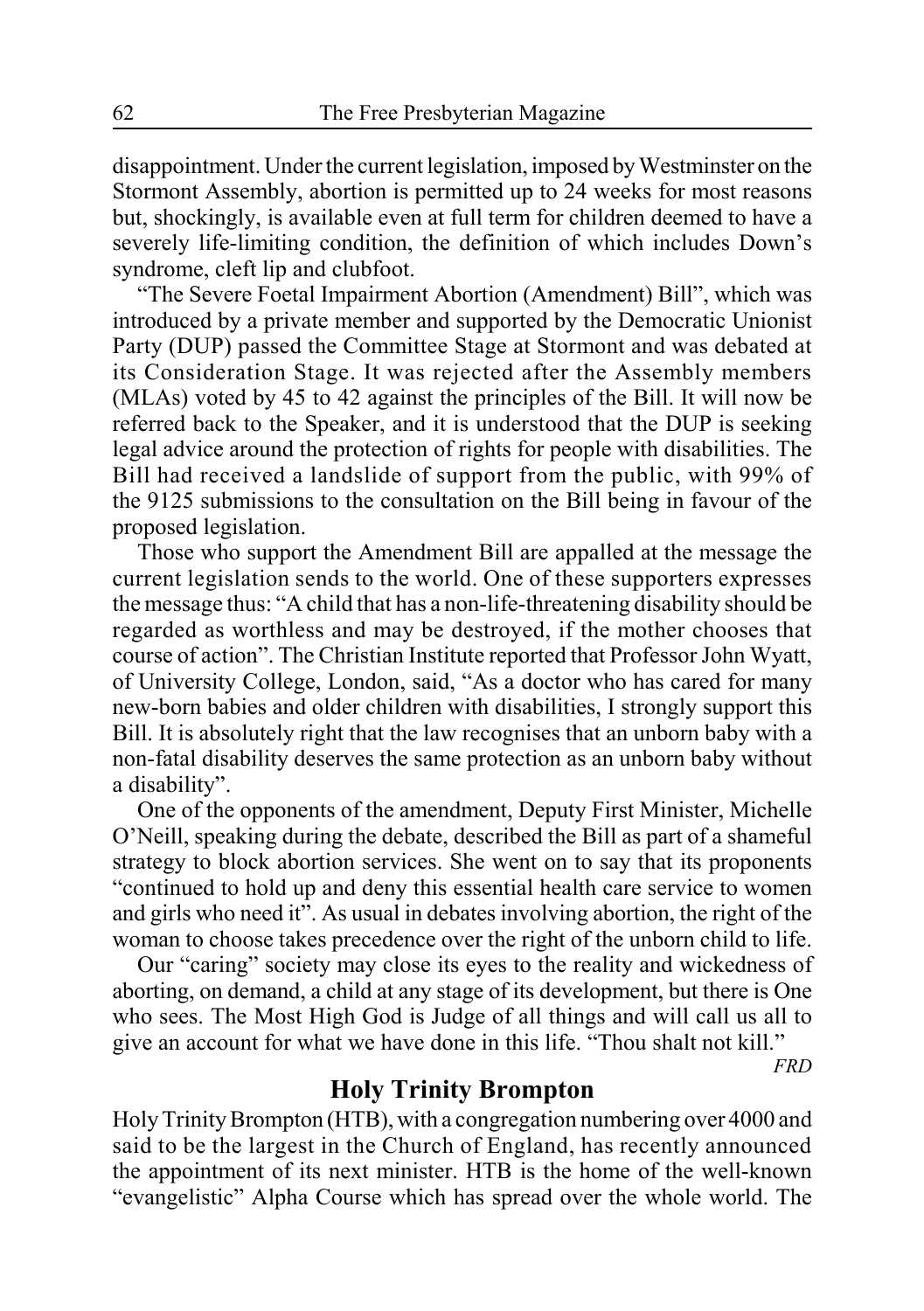Alpha Course has been characterised as fundamentalist, mechanistic, ecumenical, charismatic, weak on the doctrines of sin and the atonement, and giving a disproportionate place to the Holy Spirit as against Christ.

The minister-elect for HTB currently pastors in Brighton, and in 2016 he expressed support for the Brighton "Gay Pride" march. It does not seem that he is a zealous proponent of homosexuality, but simply wishes to appear "neutral" for evangelistic purposes. His appointment to this large congregation will further undermine and compromise the already feeble Christian testimony against the evil of homosexuality in Britain. "Nevertheless the foundation of God standeth sure" (2 Tim 2:19). The Bible condemns all homosexuality, and however men may rage and march against this, or ignore it or try to explain it away, they cannot alter it. *DWBS*

### **Refusal of Jury to Convict**

A jury in Bristol has refused to convict of criminal damage four people who pulled down a statue of Edward Colston (1638-1721) and threw it into the harbour. There was no question that they had done so but the jury refused to convict them of a crime. Colston was a High Anglican who was heavily involved in the Royal African Company, and hence in the slave-trade. He was also a very considerable benefactor to Bristol, as a visit to his Wikipedia page will show, endowing schools, hospitals and almshouses. The people of Bristol are benefitting from Colston's money to this day. The statue was set up in 1895, presumably to commemorate Colston's benefactions, rather than as an endorsement of his involvement in the slave-trade; and there were legal means available, and steps in hand, for its removal. The refusal of the jury to convict of an obvious crime shows the extent to which the public sense of right and wrong has been perverted in Britain. Jurors in England promise that they "will faithfully try the defendant and give a true verdict according to the evidence", and every juror will have to account for his decision on the Day of Judgement. *DWBS* 

# **Church Information**

### **Ordination and Induction of Rev J A Morrison**

On Thursday 30 December 2021, the Northern Presbytery met in the Dornoch church for the ordination and induction of Rev John Morrison to the charge of Tain, Fearn, Creich, Lairg, Rogart and Dornoch. In spite of the concerns over Covid, a good number of people were present, including Rev Iain MacDonald (Portree), who was associated with the Presbytery.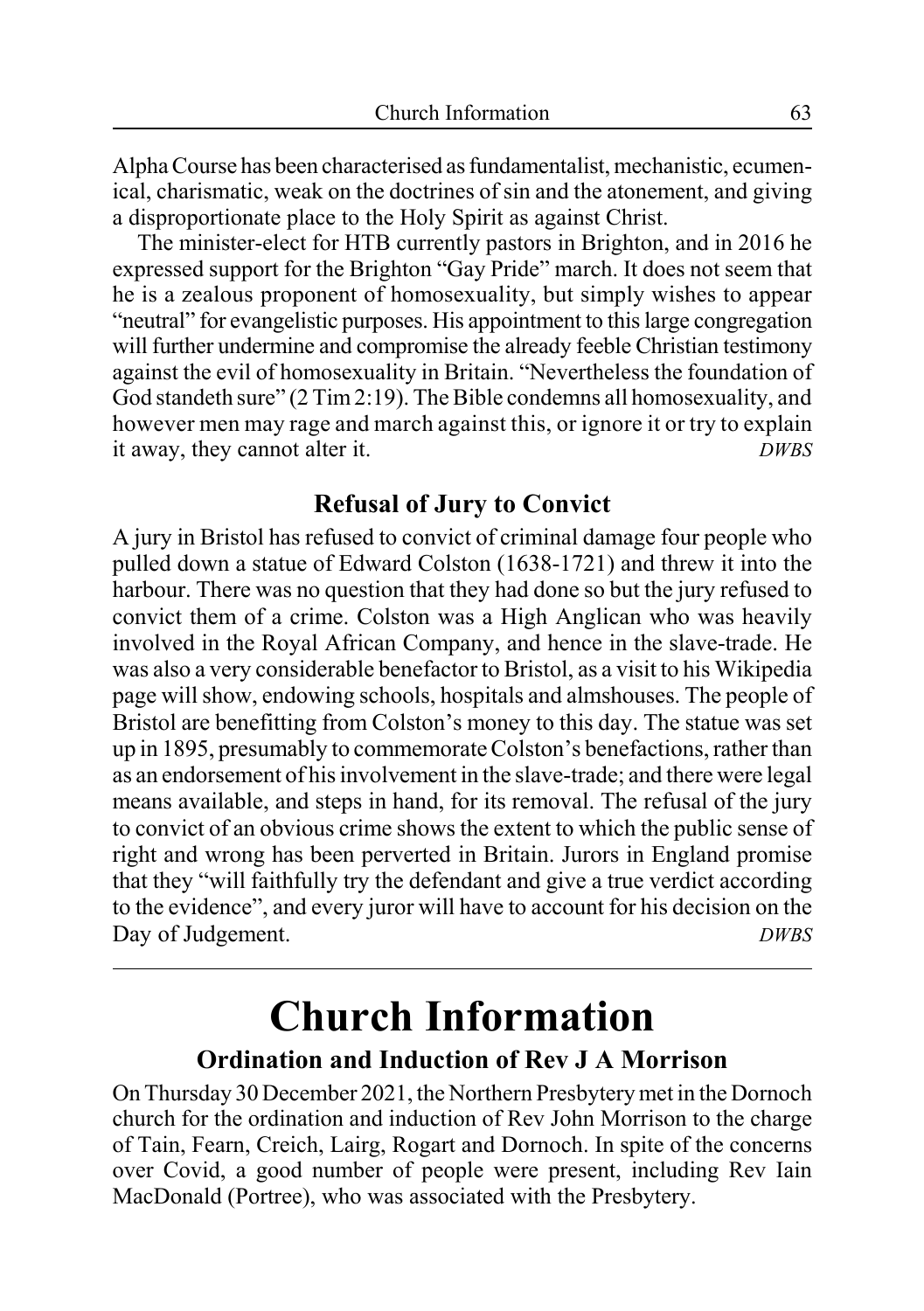The Moderator, Rev Allan MacColl, preached from Isaiah 6:6-8: "Then flew one of the seraphims unto me, having a live coal in his hand, which he had taken with the tongs from off the altar: and he laid it upon my mouth, and said, Lo, this hath touched thy lips; and thine iniquity is taken away, and thy sin purged. Also I heard the voice of the Lord, saying, Whom shall I send, and who will go for us? Then said I, Here am I; send me." The Clerk gave a brief narrative of the proceedings in the call, and the Moderator addressed to Mr Morrison the questions appointed to be put to probationers on their induction and ordination to a pastoral charge. Mr Morrison duly answered these questions and signed the formula in the presence of the congregation. Rev John MacLeod addressed the newly ordained and inducted minister, and Rev Wilfred Weale, the former Interim Moderator, exhorted the congregation. Expressions of prayer and good will were conveyed from a number of other Presbyteries.

No refreshments could be provided because of difficulties with Covid. The charge had been vacant since the retiral of the late Rev D J Macdonald in 2008. We trust that the Lord will bless Mr Morrison in his labours in the congregation and the wider Church. (Rev) *Douglas Somerset*, Clerk

### **Meetings of Presbytery** (DV)

*Northern:* At Dingwall, on Tuesday, March 8, at 2 pm. *Southern:* At Glasgow, on Tuesday, March 1, at 2 pm. *Western:* At Lochcarron, on Tuesday, March 1, at 11 am. *Outer Isles:* At Stornoway, on Tuesday, March 22, at 11 am. *Zimbabwe:* At Bulawayo, on Thursday, April 14, at 11 am.

### **Synod Committee Meetings**

Synod committees will meet, DV, as follows: *Tuesday, March 15:*

09.10 - 09.40 Church Interests Committee

09.50 - 11.20 Training of the Ministry Committee

11.30 - 12.30 Sabbath Observance Committee

12.40 - 13.40 Overseas Committee

13.50 - 14.50 Outreach Committee

15.00 - 17.00 Religion and Morals Committee

18.00 - 19.30 Publications and Bookroom Committee

19.40 - 20.40 Welfare of Youth Committee

#### *Wednesday, March 16*:

10.00 - 13.00 Finance Committee (Rev) *K M Watkins*, Clerk of Synod

### **Bookroom Fund**

By appointment of Synod, the Special Collection on behalf of the Bookroom Fund, is due to be taken in congregations during February.

*W Campbell,* General Treasurer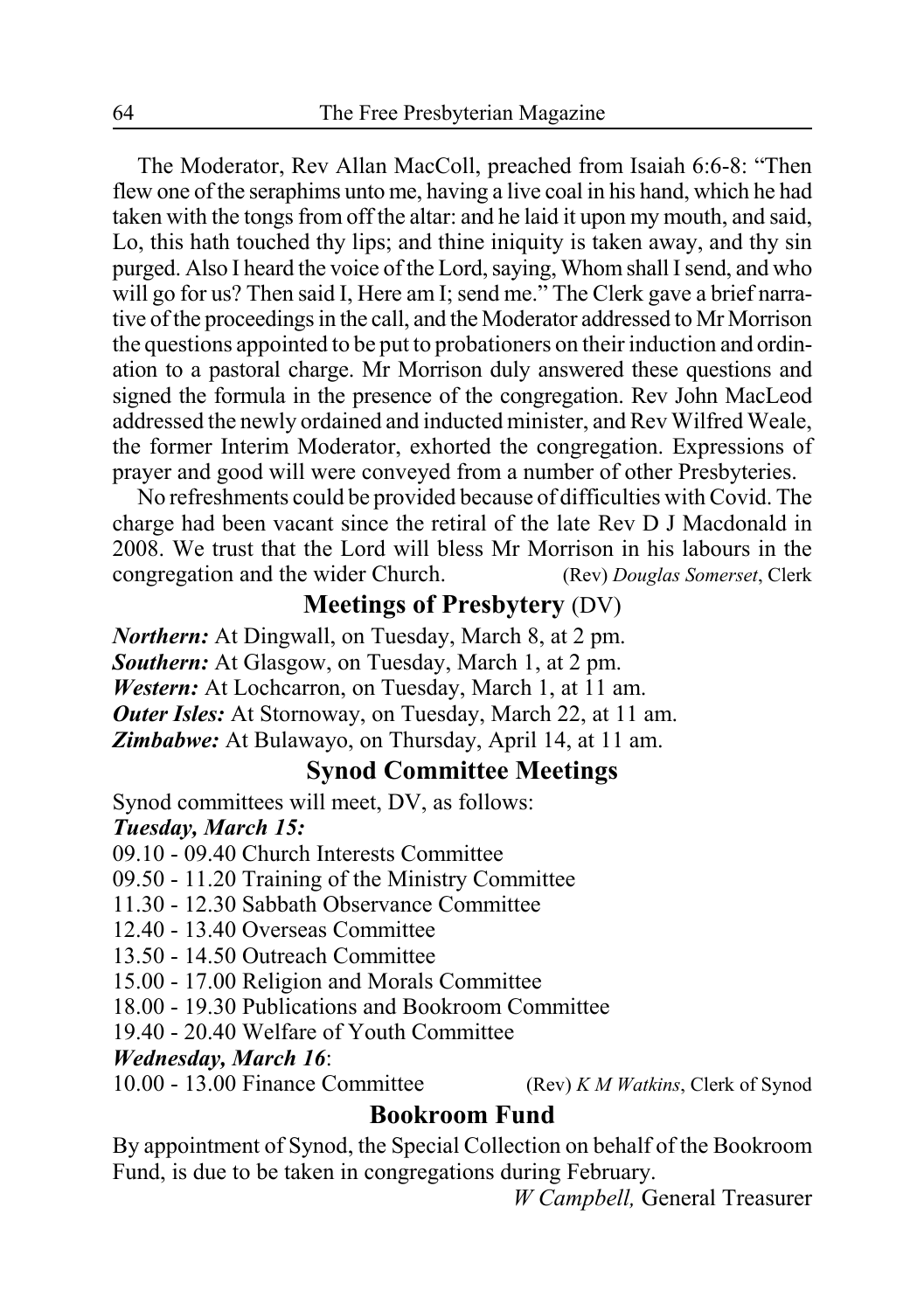### **FREE PRESBYTERIAN PLACES OF WORSHIP**

#### **Scotland**

**Aberdeen:** 2 Alford Place, AB10 1YD, Sabbath 11 am, 6 pm; Tuesday, 7.15 pm. Rev D W B Somerset BSc DPhil, 18 Carlton Place, Aberdeen, AB15 4BQ; tel: 01224 645250.

**Bracadale Duirinish-Strath: Struan:** Sabbath 12 noon. **Glendale** and **Vatten:** Sabbath 6pm, alternately. Thursday 7 pm, rotating between, Struan, Vatten and Glendale. Contact Rev I D MacDonald; tel: 01478 612110.

**Dingwall:** Church, Hill Street, IV15 9JP: Sabbath 11 am, 6.30 pm; Wednesday 7.30 pm. **Beauly** (Balblair): Sabbath 6.30 pm Thursday 7.30 pm. Rev A W MacColl MA PhD, 10 Achany Road, Dingwall, IV15 9JB; tel: 01349 866546.

**Dornoch:** Sabbath 11.30 am. **Bonar:** Sabbath 6 pm. Wednesday 7.30 pm (alternately in Dornoch and Bonar). **Lairg:** Church and Manse; no F P services. Rev J A Morrison BA, 2 Cherry Grove, Bonar Bridge, IV24 3ER. Tel: 01863 766157.

**Edinburgh:** 63 Gilmore Place, EH3 9NU, Sabbath 11 am, 6 pm; Thursday 7.30 pm. Rev D Campbell MA, 35B Barnton Avenue West, Edinburgh EH4 6DF; tel: 0131 312 8227, e-mail: dcampbell1560@gmail.com.

**Farr** (by Daviot)**:** Sabbath 12 noon. **Tomatin:** Sabbath 12 noon. **Stratherrick:** Sabbath 12 noon. (Each of these services is held once in three weeks as intimated). Contact Mr M J Schouten; tel: 01463 221776.

**Fort William:** Monzie Square, Sabbath 11 am, 6 pm as intimated. Manse: 15 Perth Place, PH33 6UL; tel: 01397 708553. Contact Mr D A McKinnon. Tel: 01397 702597.

**Gairloch** (Ross-shire): Sabbath 12 noon, 6 pm. Prayer meeting in **Strath**, Thursday 7.30 pm. Manse tel: 01445 712247. Contact Rev D A Ross; tel: 01445 731340.

**Glasgow:** St Jude's Church, 137 Woodlands Road, G3 6LE. Sabbath 11 am, 6.30 pm; Wednesday 7.30 pm. Rev R MacLeod BA, 4 Laurel Park Close, Glasgow, G13 1RD; tel: 0141 954 3759.

**Greenock:** Sabbath 2.30 pm, held in Free Church of Scotland hall, 14 Jamaica Street, PA15 1XX. Sabbath 2.30 pm. Contact Rev R MacLeod; tel: 0141 954 3759.

**Halkirk:** Sabbath 11.30 am, 5.30 pm; Thursday 7.30 pm. Rev W A Weale, F P Manse, Bridge Street, KW12 6YG; tel: 01847 831758. **Thurso:** Duncan Street; and **Strathy:** no services meantime.

**Harris (North): Tarbert:** Sabbath 12 noon, 6 pm. **Tarbert** and **Stockinish:** Tuesday 7.30 pm alternately. Rev J B Jardine BD, F P Manse, Tarbert, Isle of Harris, HS3 3DF; tel: 01859 502253, e-mail: northharris.fpc@btopenworld.com.

**Harris (South): Leverburgh:** Sabbath 12 noon, 6 pm; Wednesday 7 pm. **Sheilebost:** as intimated. Rev K M Watkins BA, F P Manse, Ferry Road, Leverburgh, Isle of Harris, HS5 3UA; tel: 01859 520271.

**Inverness:** Chapel Street, IV1 1NA; Sabbath 11 am, 6.30 pm; Wednesday 7.30 pm. Rev K D Macleod BSc, 11 Auldcastle Road, Inverness, IV2 3PZ; tel: 01463 712872.

**Kinlochbervie:** Sabbath 6 pm; **Scourie:** Sabbath 11:30 am, Tuesday 7 pm (as intimated). Contact Dr A Ross; tel 01971 502099. **Kyle of Lochalsh:** Sabbath 6 pm. Manse tel: 01599 534933. Contact Rev D A Ross; tel: 01445 731340.

**Laide** (Ross-shire): Sabbath 12 noon, 6 pm; Wednesday 7.30 pm. Rev D A Ross. F P Manse, Laide, IV22 2NB; tel: 01445 731340. **Lochcarron:** Sabbath 11 am, 6 pm; Wednesday 7 pm. Manse.

**Lochinver:** Church. No F P services at present.

**Ness:** Sabbath 12 noon, 6 pm; Wednesday 7 pm. Manse tel: 01851 810228. Contact Rev K M Watkins; tel: 01859 520271.

**North Tolsta:** Sabbath 12 noon, 6 pm; Thursday 7.30 pm. Manse tel: 01851 890325. Contact Rev J R Tallach; tel: 01851 702501. **North Uist: Bayhead:** Sabbath 12 noon, 6 pm; Thursday 7.30 pm (fortnightly). Manse tel: 01876 510233. Contact: Rev J B Jardine; tel: 01859 502253.

**Oban:** Church. No F P services at present.

**Perth:** Pomarium, off Leonard Street. Sabbath 11 am, 6 pm; Wednesday 7.30 pm. Rev A B MacLean, 5 Main Road, Luncarty, PH1 3EP; tel: 01738 828762.

**Portree:** Sabbath 12 noon, 6.30 pm; Wednesday 7 pm.. Rev I D MacDonald BA, F P Manse, Achachork, Portree, IV51 9HT; tel: 01478 612110.

**Raasay:** Sabbath 12 noon, 6 pm. Contact Rev I D MacDonald; tel: 01478 612110.

**Shieldaig:** Sabbath 11 am; **Applecross:** Sabbath 6pm. Tuesday 7 pm (alternately in Shieldaig and Applecross). Shieldaig manse tel: 01520 755259, Applecross manse tel: 01520 744411. Contact Rev D A Ross; tel: 01445 731340.

**Staffin:** Sabbath 12 noon, 5 pm; Wednesday 7 pm. Manse: Clachan, Staffin, IV51 9HY tel: 01470 562243.

**Stornoway:** Matheson Road, Sabbath 11 am, 6.30 pm; Thursday 7.30 pm. **Achmore:** Sabbath 12 noon; Tuesday 7 pm. Rev J R Tallach MB ChB, 2 Fleming Place, Stornoway, HS1 2NH; tel: 01851 702501.

**Uig (Lewis) Miavaig:** Sabbath 12 noon, 6 pm; Wednesday 12 noon. Manse tel: 01851 672251. Contact Rev K M Watkins; tel: 01859 520271.

**Ullapool:** Sabbath 11 am, 6 pm; Wednesday 7.30 pm. Manse: Quay Street, IV26 2UE; tel: 01854 612449. Contact Rev D A Ross; tel: 01445 731340.

#### **England**

**Barnoldswick:** Kelbrook Road, Sabbath 11 am, 6 pm; Wednesday 7.30 pm;. **South Manchester:** Sabbath 6.00 pm, in Trinity Church, Massie Street, Cheadle (entry at rear of building); Wednesday 8 pm, alternately in Sandbach and Gatley. Contact Mr R Middleton, 2 Emerald Drive, Sandbach, CW11 4ND; tel: 01270 761673.

**Broadstairs:** Sabbath 11 am, 5 pm at Portland Centre, Hopeville Ave, St Peter's; Tuesday 7 pm at Friends' Meeting House, St Peter's Park Rd. Contact Dr T Martin; tel: 01843 866369**.**

**London:** Zoar Chapel, Varden St, E1 2AW. Sabbath 11 am, 6.30 pm; Wednesday 7.15 pm. Manse: 6 Church Ave, Sidcup, Kent, DA14 6BU; tel: 0208 309 1623. Contact Mr Hugh Campbell; tel: 01923 442497.

#### **Northern Ireland**

**Larne:** Station Road. No F P services. Contact Rev R Macleod; tel: 0141 954 3759.